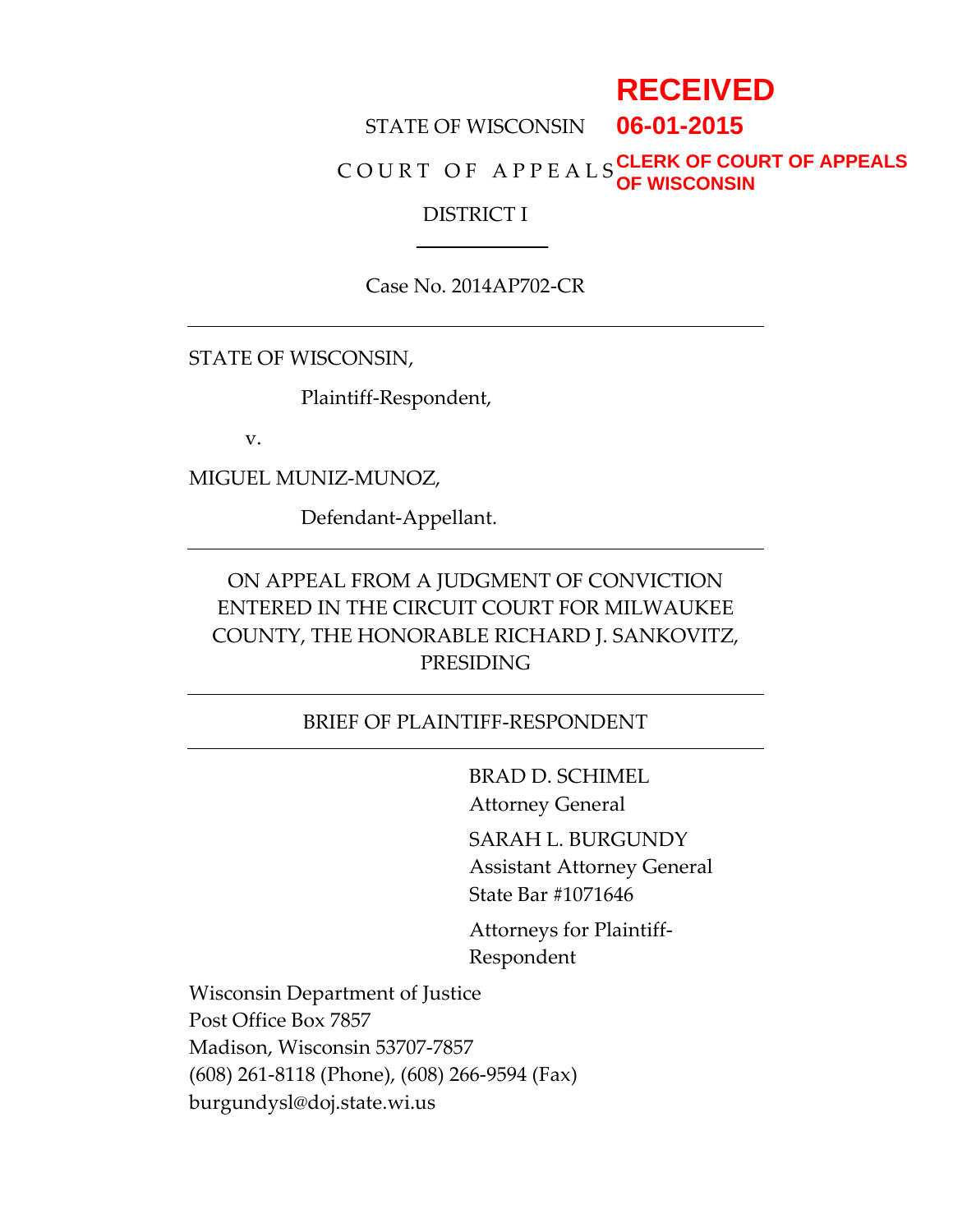# TABLE OF CONTENTS

| STATEMENT ON ORAL ARGUMENT AND |    |  |                                                                                                                                                                                    |  |  |
|--------------------------------|----|--|------------------------------------------------------------------------------------------------------------------------------------------------------------------------------------|--|--|
|                                |    |  |                                                                                                                                                                                    |  |  |
|                                |    |  |                                                                                                                                                                                    |  |  |
|                                |    |  |                                                                                                                                                                                    |  |  |
| Ι.                             |    |  | The circuit court properly exercised its<br>discretion when it declined to hold hearings<br>on claims that two jurors slept during<br>testimony, after it found that neither juror |  |  |
|                                |    |  |                                                                                                                                                                                    |  |  |
|                                | А. |  | This court defers to the fact-finding<br>and discretionary functions of the<br>circuit court in considering inattentive                                                            |  |  |
|                                | B. |  | The circuit court's finding that the first<br>juror was not sleeping was not clearly                                                                                               |  |  |
|                                | C. |  | The circuit court likewise properly                                                                                                                                                |  |  |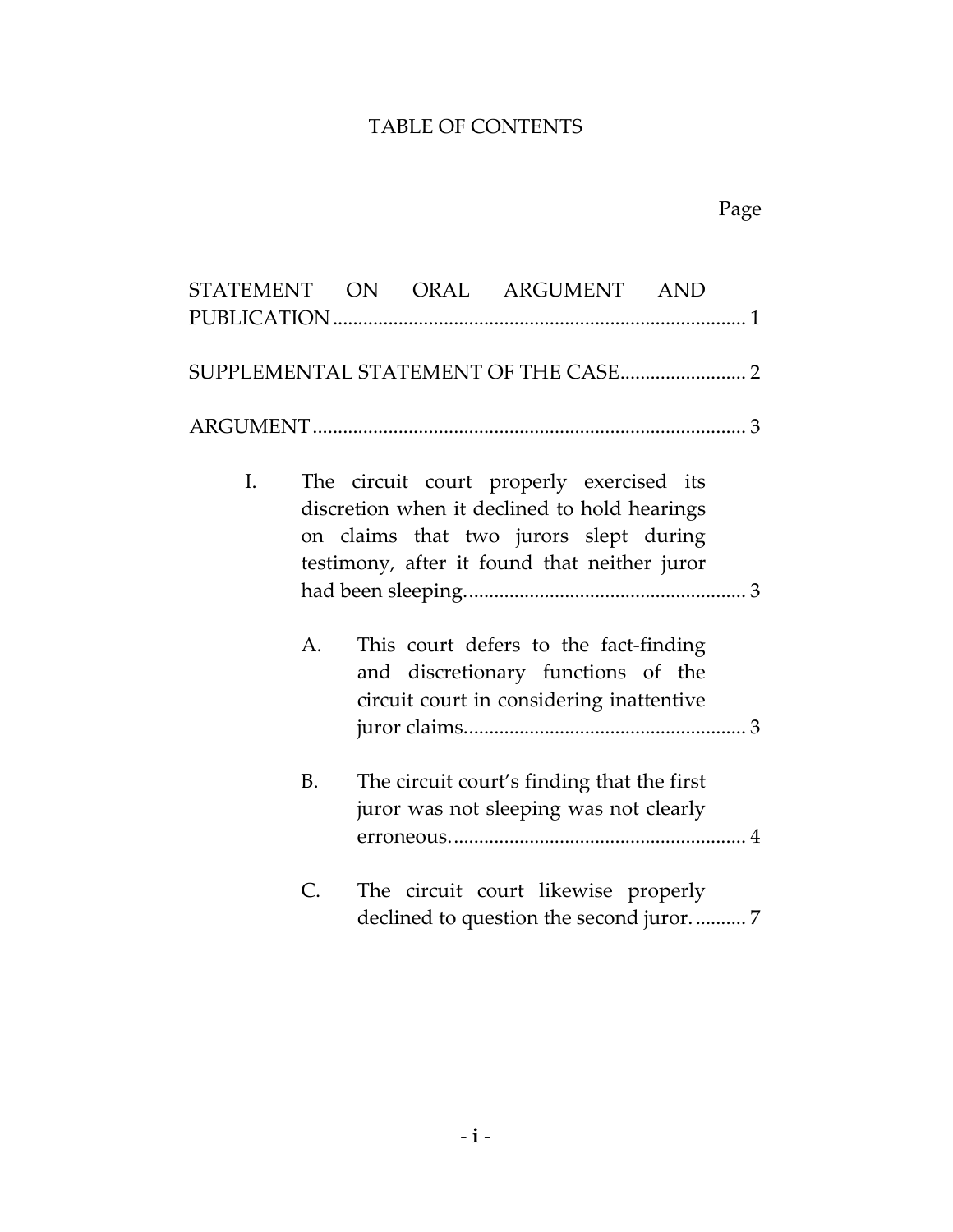#### Page

- II. The circuit court properly concluded that the State did not violate Muniz-Munoz's confrontation rights when it presented testimony from Dr. Peterson, a medical examiner who formed an independent opinion as to the cause of the victim's death based in part on an unavailable expert's autopsy report. ............................................................ 9 A. An expert witness who testifies to his independently formed opinion, even if that opinion is in part based on an unavailable expert's report, does not offend a defendant's confrontation rights. ............................................................... 10 B. Dr. Peterson testified to his
	- independently formed opinion that multiple gunshot wounds caused Lara's death. He was not a conduit for the unavailable expert's view....................... 11
	- C. Alternatively, any error was harmless........ 13
- III. The circuit court properly declined to submit Muniz-Munoz's special jury instruction................ 14
- IV. The circuit court soundly exercised its discretion in denying Muniz-Munoz's motion seeking discovery of evidence of excessive force used against him when Mexican authorities apprehended him for extradition to the United States............................... 17

|--|--|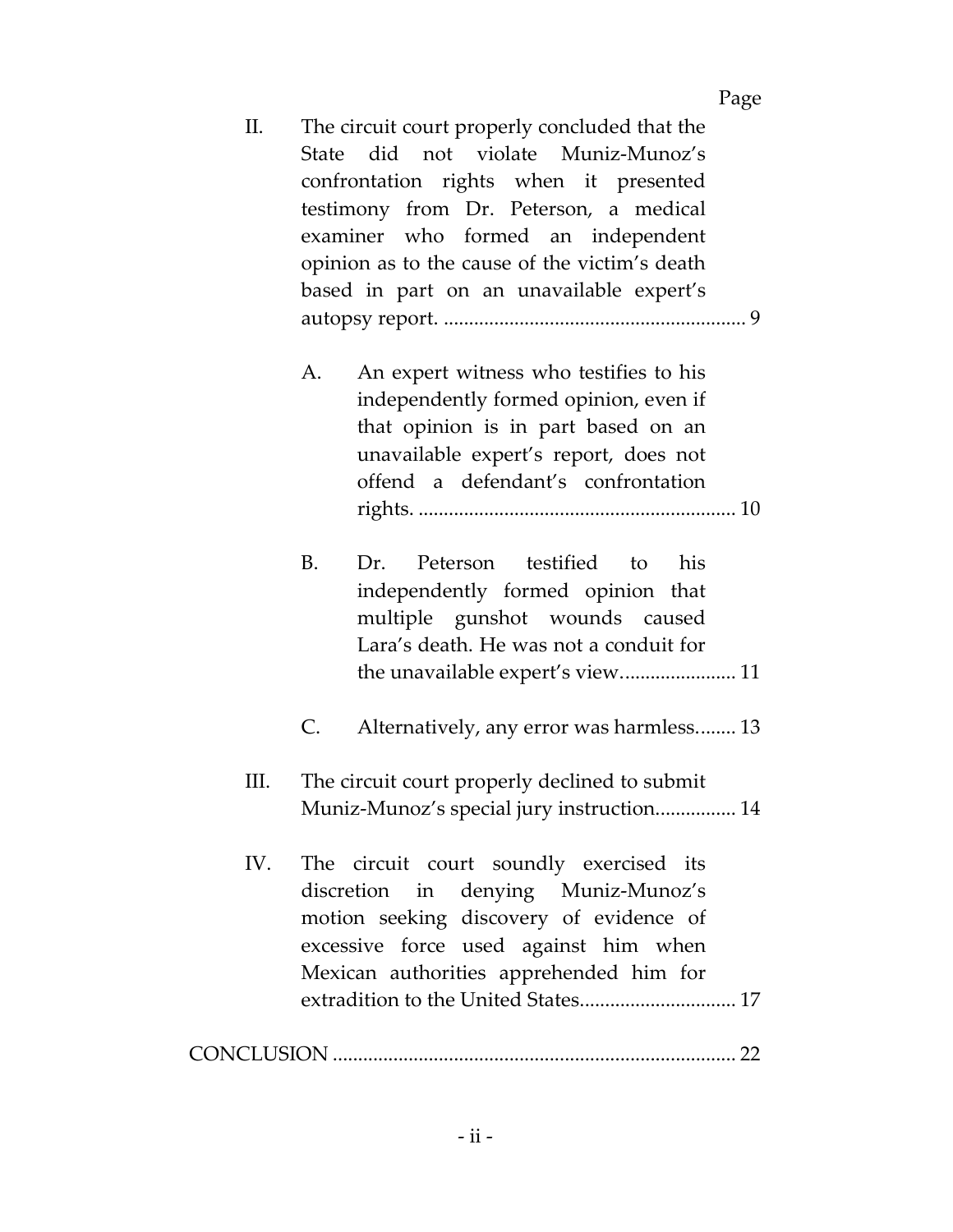# Page

# TABLE OF AUTHORITIES

# **CASES**

| Crawford v. Washington,                         |
|-------------------------------------------------|
|                                                 |
| Farmers Auto. Ins. Ass'n v. Union Pac. Ry. Co., |
| 2009 WI 73, 319 Wis. 2d 52,                     |
|                                                 |
| Frisbie v. Collins,                             |
|                                                 |
| I.N.S. v. Lopez-Mendoza,                        |
|                                                 |
| Ker v. Illinois,                                |
|                                                 |
| Matta-Ballesteros v. Henman,                    |
|                                                 |
| State v. Barton,                                |
| 2006 WI App 18, 289 Wis. 2d 206,                |
|                                                 |
| State v. Deadwiller,                            |
| 2013 WI 75, 350 Wis. 2d 138,                    |
|                                                 |
| State v. Felix,                                 |
| 2012 WI 36, 339 Wis. 2d 670,                    |
|                                                 |
|                                                 |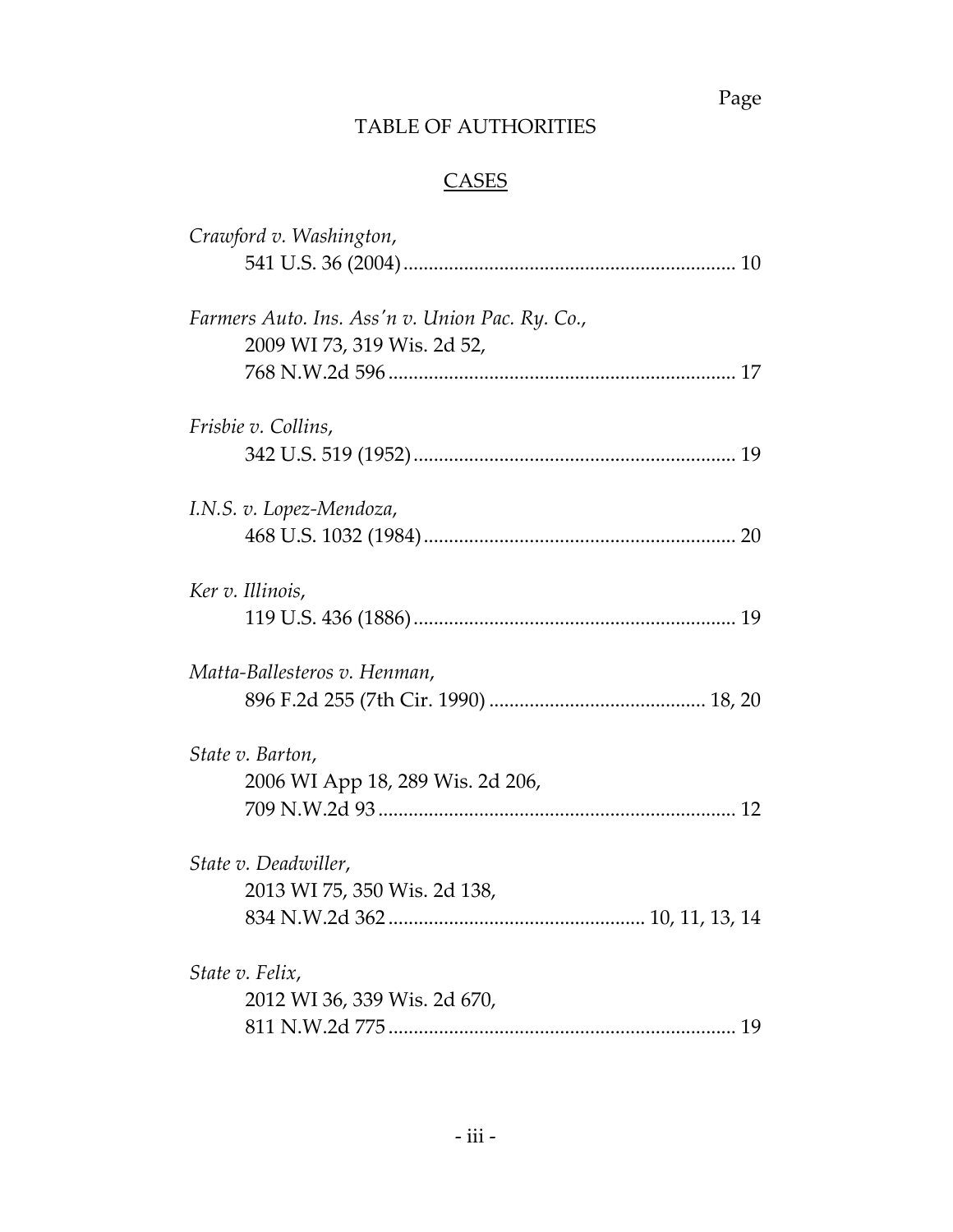| State v. Griep,                   |
|-----------------------------------|
| 2015 WI 40, ___ Wis. 2d ___       |
|                                   |
| State v. Hampton (Hampton I),     |
| 201 Wis. 2d 662,                  |
|                                   |
| State v. Hampton (Hampton II),    |
| 217 Wis. 2d 614,                  |
|                                   |
| State v. Kettner,                 |
| 2011 WI App 142, 337 Wis. 2d 461, |
|                                   |
| State v. Kuntz,                   |
| 160 Wis. 2d 722,                  |
|                                   |
| State v. Novy,                    |
| 2013 WI 23, 346 Wis. 2d 289,      |
|                                   |
| State v. Pettit,                  |
| 171 Wis. 2d 627,                  |
|                                   |
| State v. Prihoda,                 |
| 2000 WI 123, 239 Wis. 2d 244,     |
|                                   |
| State v. Roubik,                  |
| 137 Wis. 2d 301,                  |
|                                   |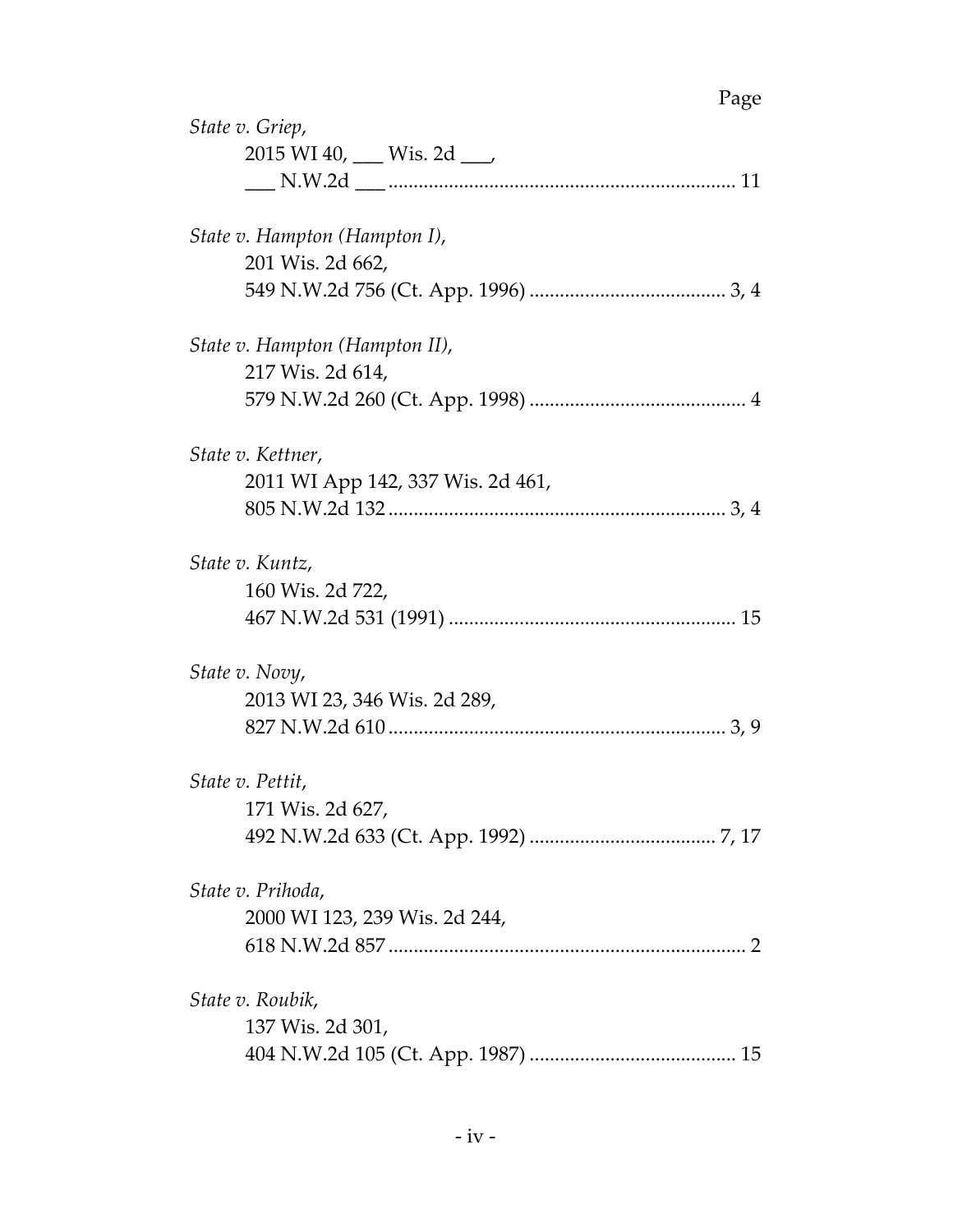| Page                                              |
|---------------------------------------------------|
| State v. Smith,<br>131 Wis. 2d 220,               |
| State v. Williams,<br>2002 WI 58, 253 Wis. 2d 99, |
| Stone v. Powell,                                  |
| United States ex rel. Lujan v. Gengler,           |
| United States v. Best,                            |
| United States v. Crews,                           |
| United States v. Darby,                           |
| United States v. Herrera,                         |
| United States v. Lira,                            |
| United States v. Matta-Ballesteros,               |
| United States v. Pelaez,                          |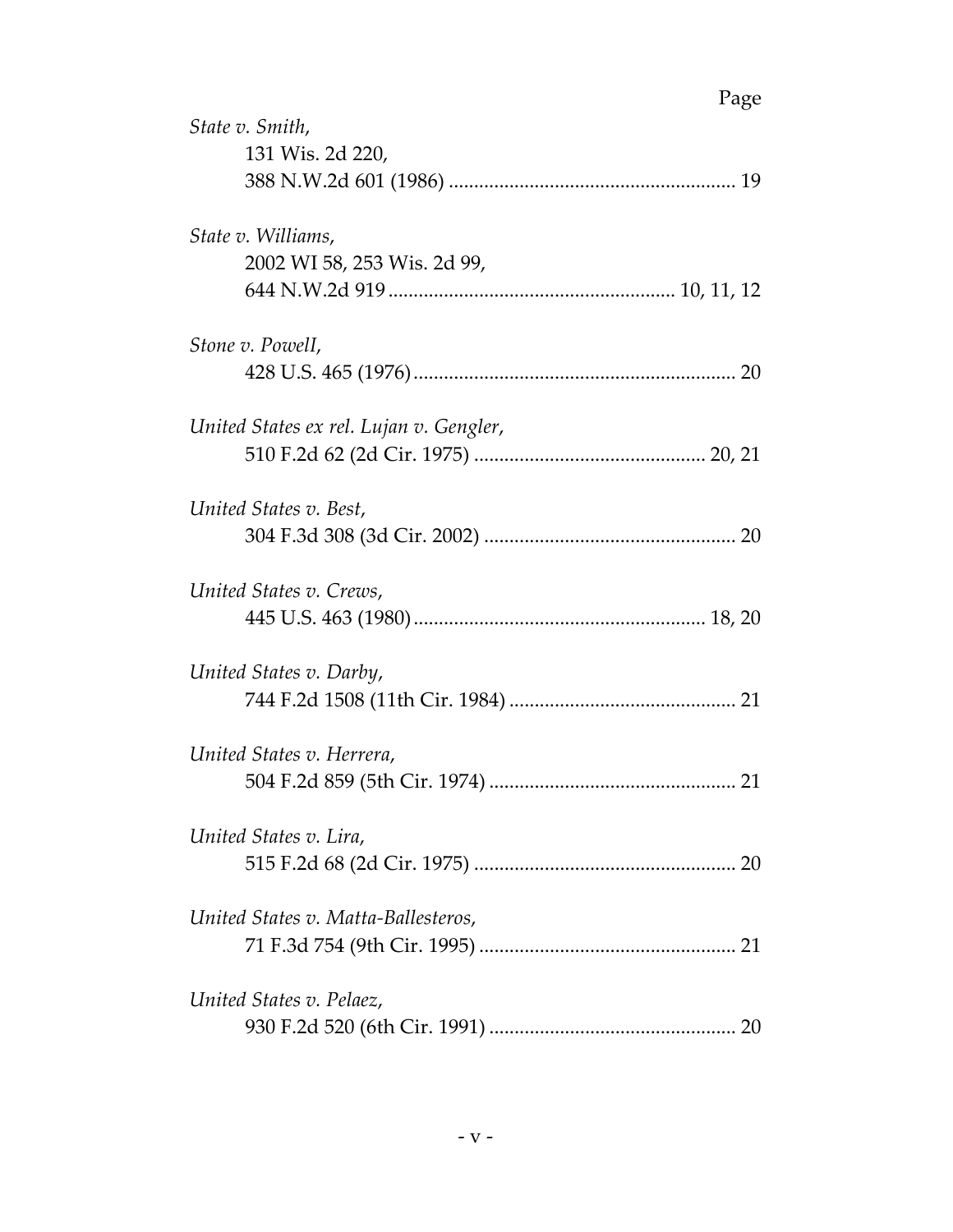|                             | Page |
|-----------------------------|------|
| United States v. Reed,      |      |
|                             |      |
| United States v. Toscanino, |      |
|                             |      |

# OTHER AUTHORITIES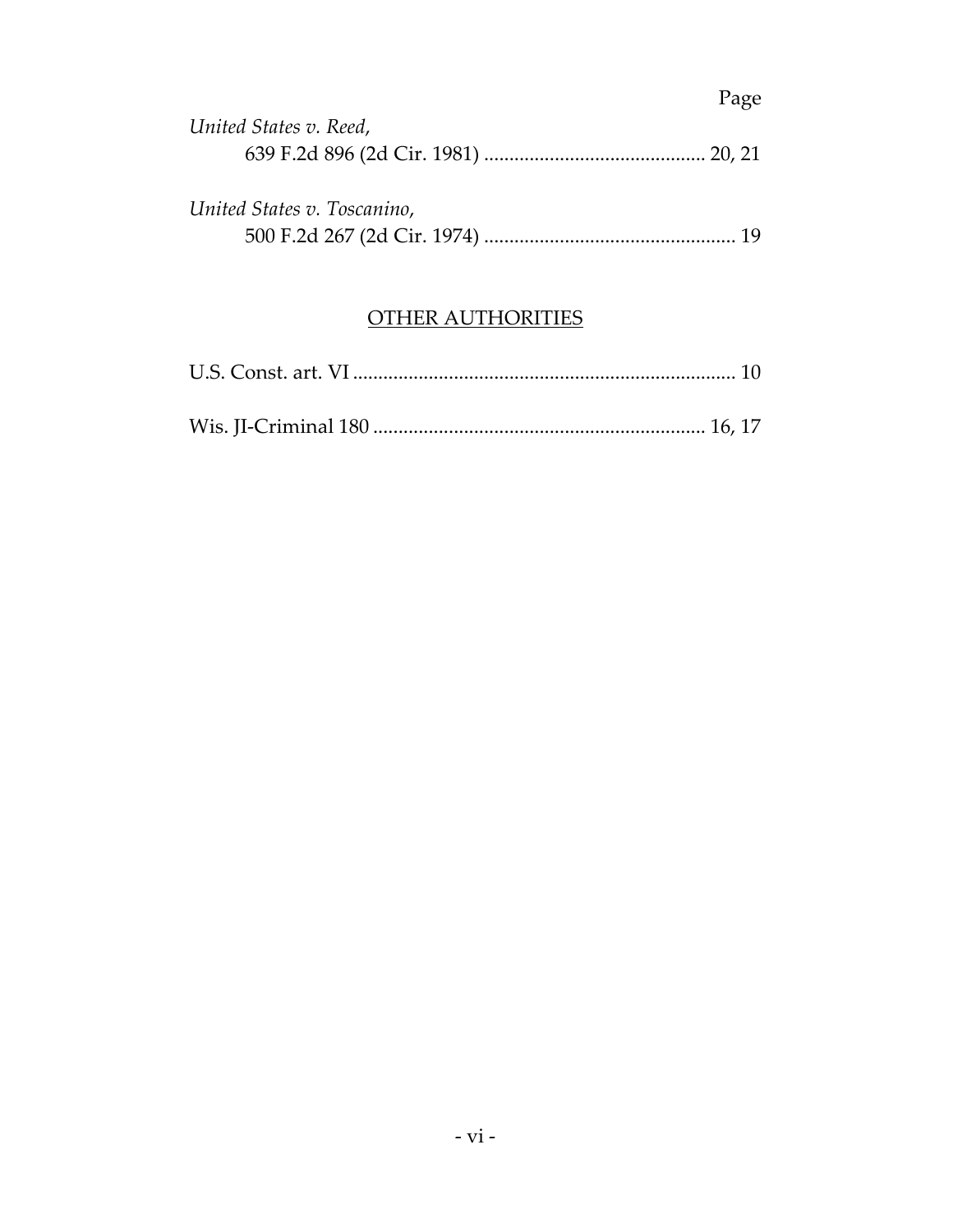## STATE OF WISCONSIN

# COURT OF APPEALS

### DISTRICT I

Case No. 2014AP702-CR

STATE OF WISCONSIN,

Plaintiff-Respondent,

v.

MIGUEL MUNIZ-MUNOZ,

Defendant-Appellant.

# ON APPEAL FROM A JUDGMENT OF CONVICTION ENTERED IN THE CIRCUIT COURT FOR MILWAUKEE COUNTY, THE HONORABLE RICHARD J. SANKOVITZ, PRESIDING

### BRIEF OF PLAINTIFF-RESPONDENT

### **STATEMENT ON ORAL ARGUMENT AND PUBLICATION**

The State does not request oral argument or publication because the issues in this case can be resolved by applying established legal principles to the facts.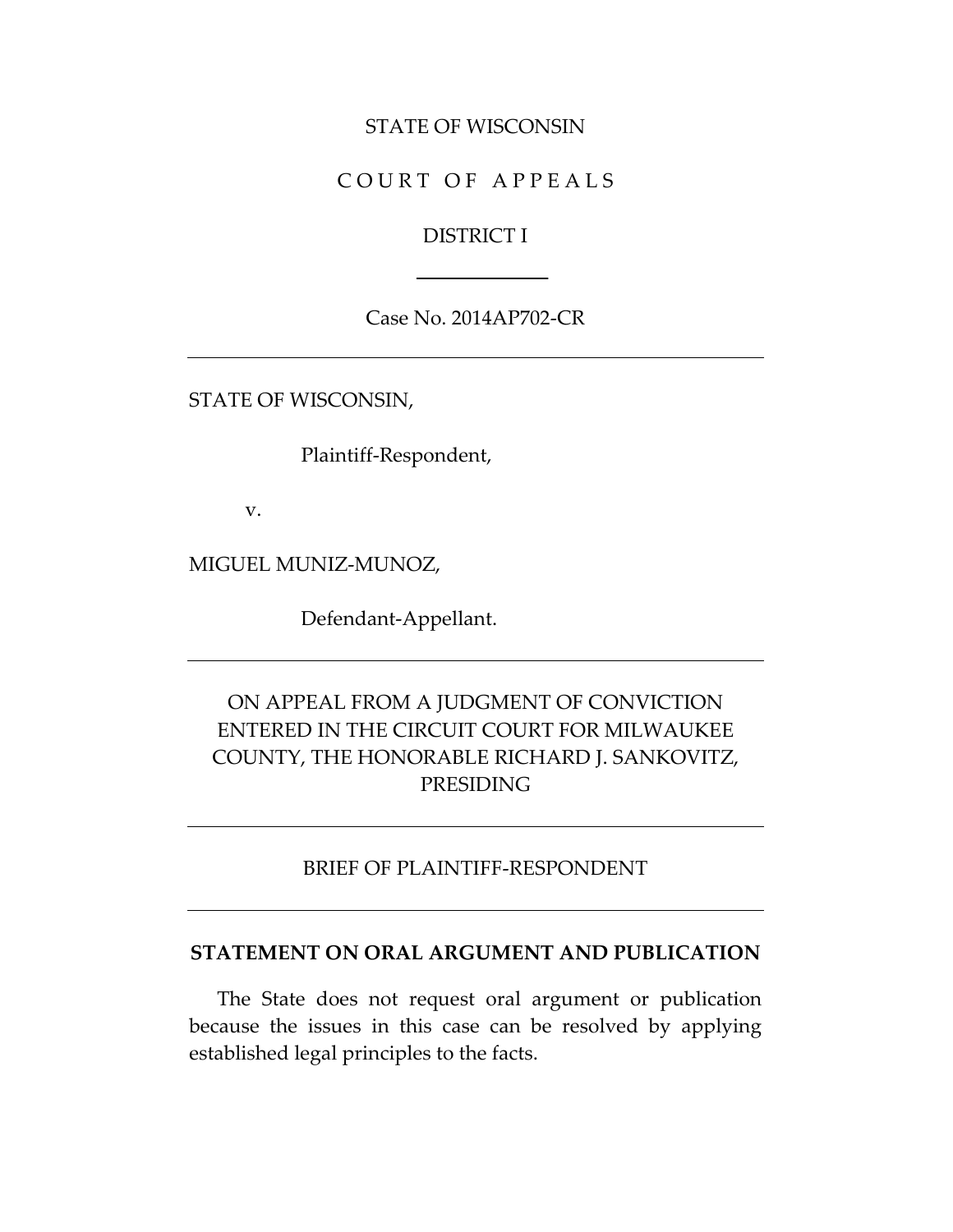#### **SUPPLEMENTAL STATEMENT OF THE CASE**

After a jury trial, Miguel Muniz-Munoz was convicted of first-degree intentional homicide and first-degree recklessly endangering safety, both as a party to a crime  $(54)$ .<sup>[1](#page-8-0)</sup> The charges were based on Muniz-Munoz's involvement in a shooting of rival gang members in Milwaukee, in which one person was injured and a second, Adrian Lara, was killed (2).

On appeal, Muniz-Munoz raises four issues for this court's review, none of which merit relief.

Muniz-Munoz does not present a full statement of the facts in his brief. Normally, the State would respond by providing a more detailed supplemental statement of the case. But under the circumstances, the State believes that it will most effectively assist this court by presenting the facts within each relevant part of the argument section, below.

 $\overline{a}$ 

<span id="page-8-0"></span><sup>&</sup>lt;sup>1</sup> The judgment of conviction appears to have at least two clerical errors. First, it indicates that Muniz-Munoz entered guilty pleas (54), but he pleaded not guilty (81:5) and a jury subsequently found him guilty after a trial (48; 49). Second, the judgment of conviction identifies the second crime to be attempted first-degree intentional homicide, party to a crime (54:2), but the jury actually found Muniz-Munoz guilty of the lesser-included offense of first-degree recklessly endangering safety, party to a crime (49).

Those clerical errors have no bearing on the issues Muniz-Munoz raises in his appeal. Nevertheless, with its disposition, this court should remand this case to the circuit court for the clerk of courts to correct the judgment of conviction. *See State v. Prihoda*, 2000 WI 123, ¶5, 239 Wis. 2d 244, 618 N.W.2d 857 (stating that the circuit court must correct a clerical error in a written judgment or direct the clerk's office to make the correction).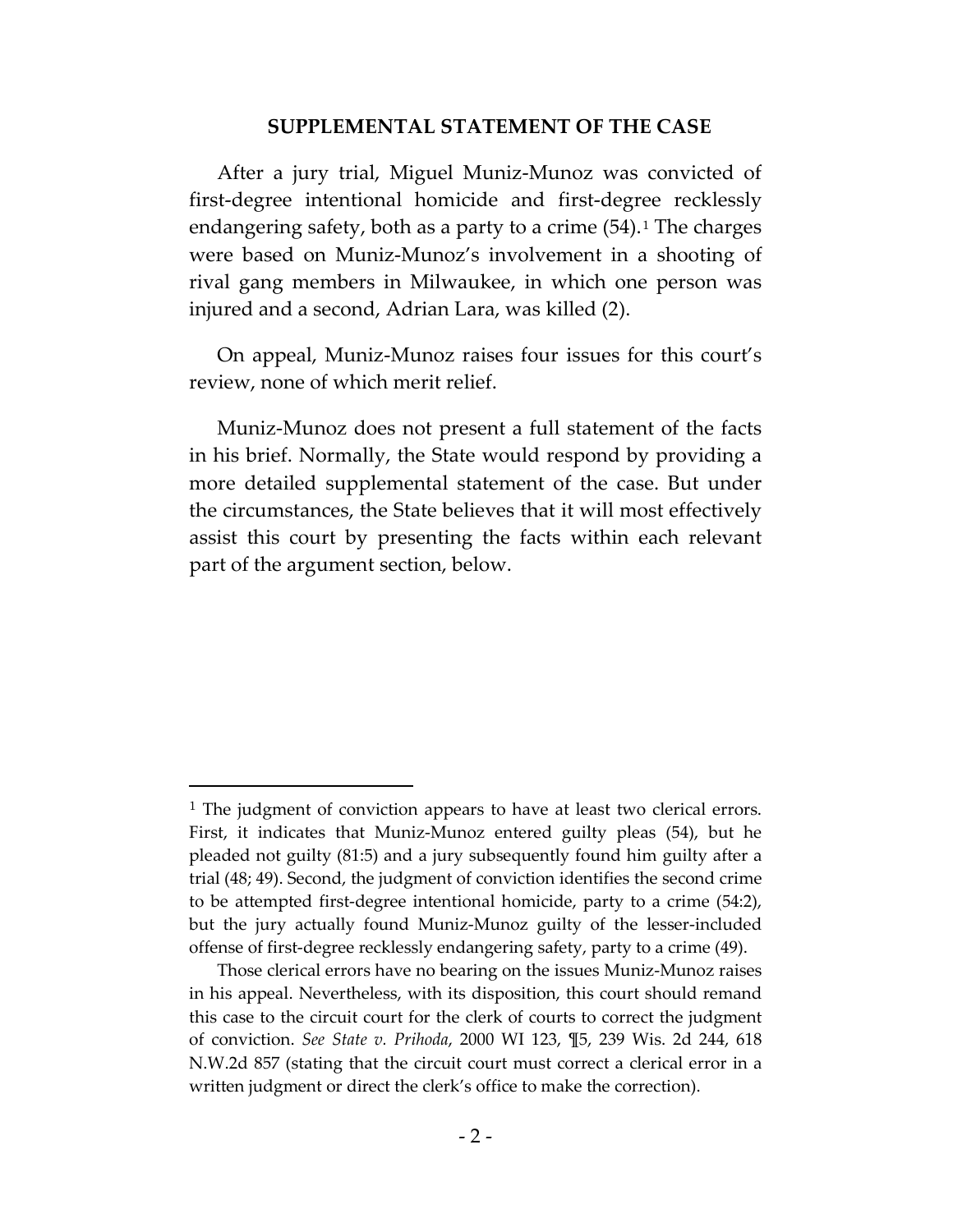## **ARGUMENT**

**I. The circuit court properly exercised its discretion when it declined to hold hearings on claims that two jurors slept during testimony, after it found that neither juror had been sleeping.**

Muniz-Munoz first argues that the circuit court erroneously exercised its discretion when it declined to further investigate allegations that two jurors appeared to be sleeping during portions of the trial (Muniz-Munoz's br. at 6).[2](#page-9-0) He argues that this court should remand for a hearing on the issue (Muniz-Munoz's br. at 8). But because the court found, based on its contemporaneous observations, that neither juror had been sleeping, the circuit court soundly exercised its discretion in declining to further inquire into Muniz-Munoz's claim.

# **A. This court defers to the fact-finding and discretionary functions of the circuit court in considering inattentive juror claims.**

Due process requires that jurors have heard all of the material portions of the trial. *State v. Novy*, 2013 WI 23, ¶47, 346 Wis. 2d 289, 827 N.W.2d 610 (citing *State v. Kettner*, 2011 WI App 142, ¶23, 337 Wis. 2d 461, 805 N.W.2d 132)*.* A juror's failure to hear all material portions of a trial, whether due to a hearing impairment or a semiconscious state, "could imperil the guarantees of impartiality and due process." *Id.* (quoting *State v. Hampton (Hampton I*), 201 Wis. 2d 662, 668, 549 N.W.2d 756 (Ct. App. 1996)) (internal quotation marks omitted).

<span id="page-9-0"></span><sup>2</sup> Muniz-Munoz frames this issue as a purely constitutional question and summarily describes the standard of review as de novo (Muniz-Munoz's br. at 6). As described above, this court reviews the circuit court's factual findings under the clearly erroneous standard and any determination of prejudice for legal error.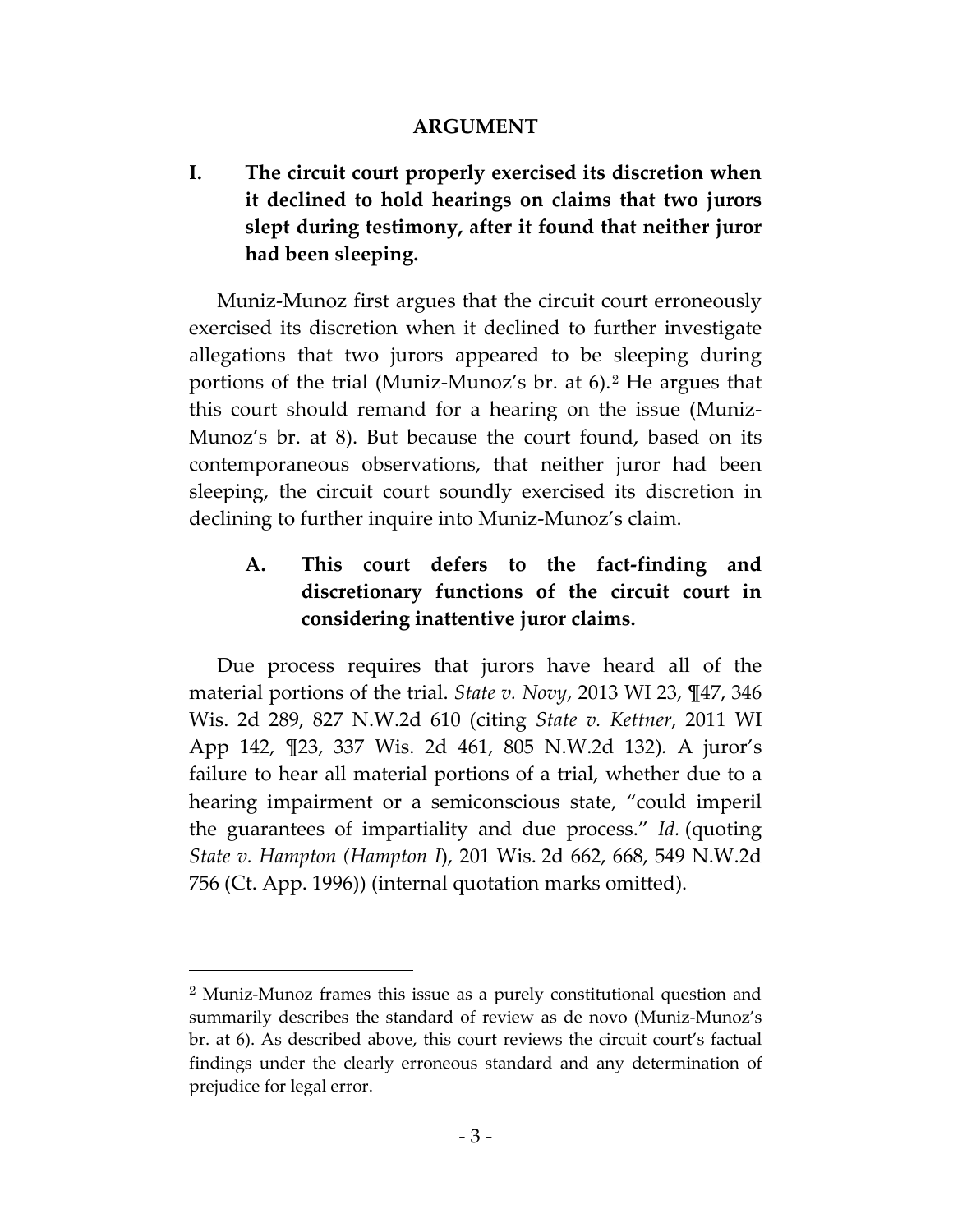When confronted with an allegation of juror inattentiveness, the circuit court must first determine, as a question of fact, whether the juror was actually inattentive to the point of potentially undermining the fairness of the trial. *Id*. (citing *State v. Hampton (Hampton II*), 217 Wis. 2d 614, 621, 579 N.W.2d 260 (Ct. App. 1998)). In other words, when a defendant claims that a juror appeared to be sleeping, the court must find whether the juror was actually asleep. *Id.* (citing same).

If the circuit court finds that the juror was in fact sufficiently inattentive, the court must then determine whether the defendant suffered prejudice as a result of the juror's inattentiveness. *Id.* (citing same).

Questions involving juror conduct and attentiveness require the circuit court to exercise its broad discretion. *Id.* ¶48 (citing same). Although this court reviews a circuit court's prejudice analysis as a matter of law, it will uphold a circuit court's factual findings regarding the conduct and attentiveness of the jurors, unless those findings are clearly erroneous. *Id.* (citing *Kettner*, 337 Wis. 2d 461, ¶12).

Again, as a prerequisite to a claim that a sleeping juror deprived a defendant of his right to an impartial jury and fair trial, the circuit court must make a factual finding that the juror was sleeping. *Id.* ¶49. Without such a finding by the circuit court, it follows that neither the circuit court nor this court needs to address the legal question of prejudice.

# **B. The circuit court's finding that the first juror was not sleeping was not clearly erroneous.**

The challenge involving the first juror arose during the morning session of the trial on February 15, 2012 (107). During a midmorning break, the court explained that when defense counsel was cross-examining a State's witness about fifteen minutes earlier, one juror (Juror Brunner) was closing his eyes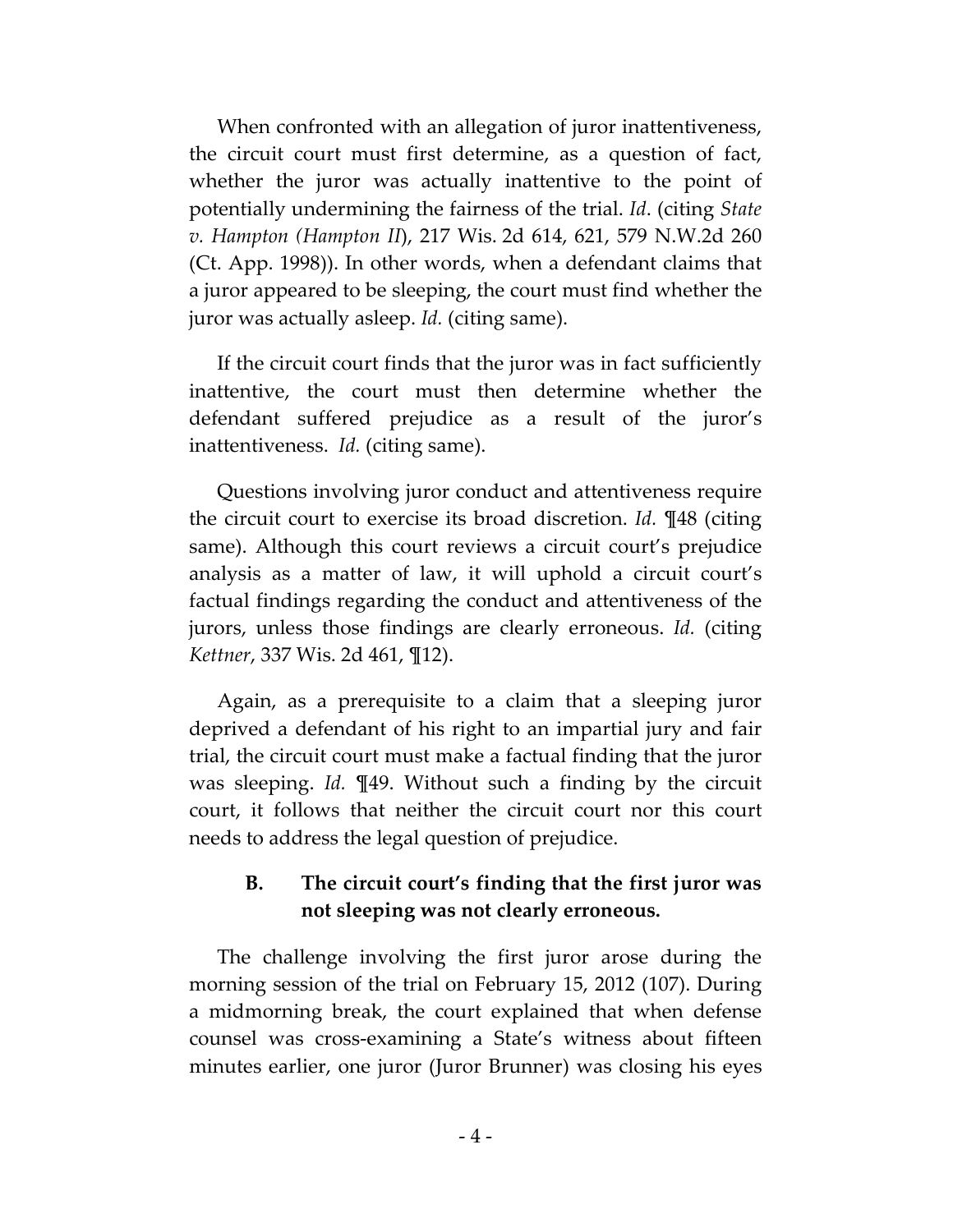and once nodded his head (107:69; A-Ap. 6). The court made the following observations:

I watched him carefully trying to get my opportunity to catch him eye-to-eye so I could give him a nonverbal [cue] that he needed to keep his eyes open. I made these observations, two of them. First of all, his eyes were never closed for more than ten seconds at a stretch. Secondly, until the break, he never did the other thing we worry about[,] which is the head going and the mouth opening or head and chin dropping[,] which is a sign of a deeper snooze.

In fact, that didn't happen until after we took [a brief sidebar break], and the instant it happened is when he started to keep his eyes open more frequently. After we took the break, what I mean by "break" is the sidebar, [defense counsel] wisely eyeballed him once and that helped revive him a bit. And then within I'd say about four minutes of that, at the end of the sidebar, I actually caught him eyeto-eye, and from that point forward it wasn't a problem.

#### (107:69-70; A-Ap. 6-7).

The court found that Juror Brunner was not asleep and did not miss testimony (107:70; A-Ap. 7). It found that Brunner was, at most, "closing his eyes and listening without looking[,] which isn't the best of situations but it's not the worst" (*id.*). Accordingly, it determined that it did not need to release Brunner or have testimony repeated (*id.*).

Defense counsel objected, telling the court that after the sidebar she saw Brunner "close his eyes quite a bit" and "looked like he was sleeping to me"  $(107:70-71; A-Ap. 7-8)$ . She asked that Brunner either be removed or questioned away from the other jurors as to whether he had fallen asleep (*id.*).

After asking counsel follow-up questions, the court reiterated its findings that Brunner did not fall asleep:

Like I said, for about four minutes after the sidebar, he continued to close his eyes on and off, never more than ten seconds. And I don't believe he was doing anything more than closing his eyes. I think it's fair to say that you [defense counsel] were concentrating on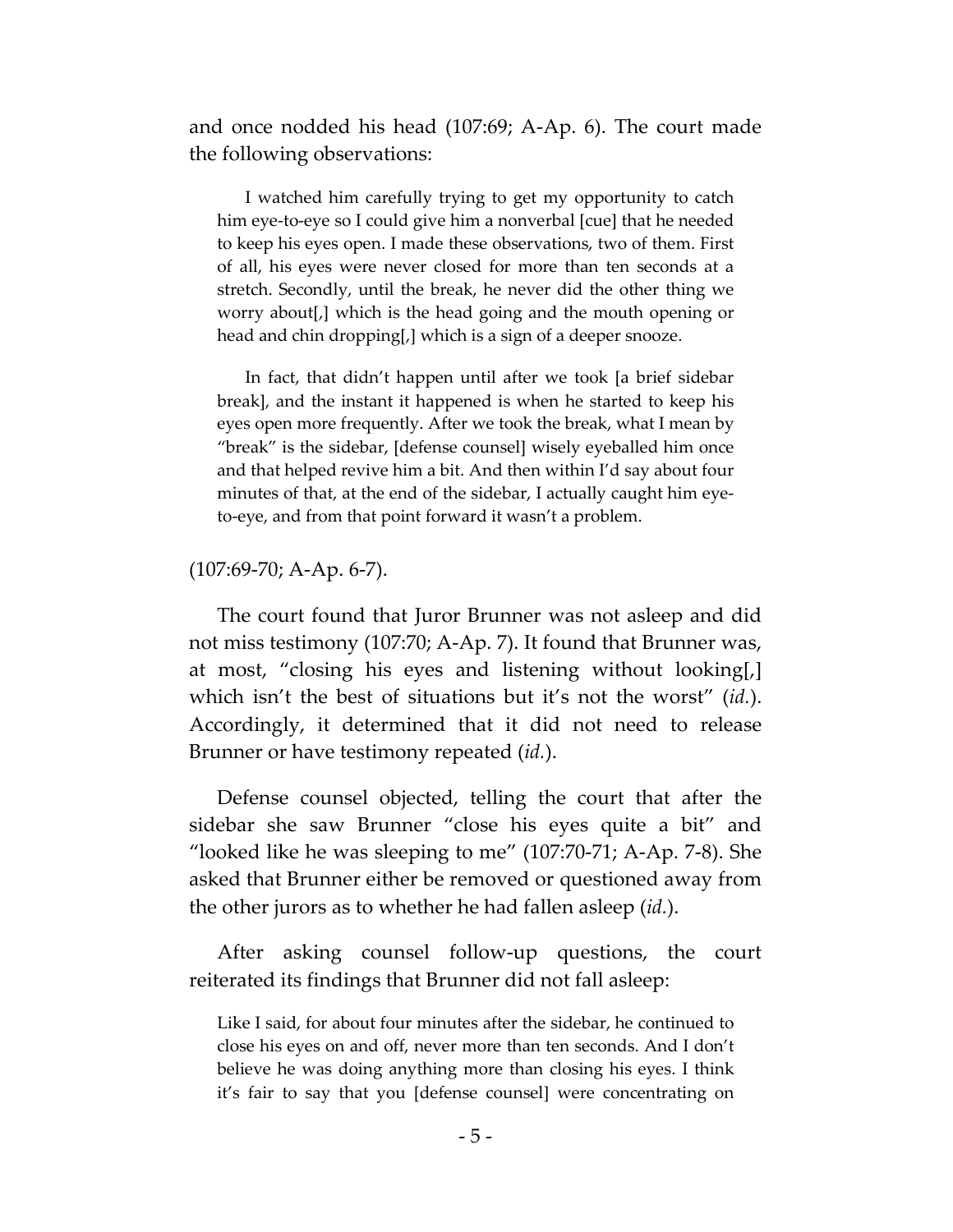your cross-examination, so you weren't able, as I was, to watch him constantly for ten to fifteen seconds at a time, which is what I was doing . . . in hopes of catching him eyeball to eyeball. And the second I did that, he was perfectly awake for the rest of the time[,] which is another sign that he wasn't that deeply asleep. But I don't even want to suggest that he was at all asleep. He wasn't snoozing very much at all to begin with.

### (107:72-73; A-Ap. 9-10).

The circuit court did not clearly err in finding that Juror Brunner was not sleeping. As the court explained, it was in a position to observe Brunner for extended periods. During that time, it never saw him close his eyes for more than ten seconds at a time. It observed Brunner briefly nod his head once, but also noted that eye contact from defense counsel and the court encouraged Brunner to keep his eyes open. It further observed that Brunner seemed "perfectly awake" and alert after that eye contact, which suggested that Brunner had not fallen asleep at all.

Under *Novy*, because the court found that Juror Brunner did not fall asleep, it properly exercised its discretion in declining to grant Muniz-Munoz's request for a voir dire, and for not making additional findings and conclusions as to prejudice.

Muniz-Munoz seizes upon the court's use of the word "snoozing"—i.e., "[h]e wasn't snoozing very much at all to begin with"—to argue that the court indeed conceded that Brunner was asleep (Muniz-Munoz's br. at 7-8). But because context matters, Muniz-Munoz's tortured interpretation cannot succeed.

Just before it made that remark, the court stated, "I don't even want to suggest that he was at all asleep" (107:73; A-Ap. 10). The court did not then immediately contradict itself and use the word "snoozing" to indicate that it indeed believed that Brunner was asleep. Rather, its use of "snoozing" appeared to be shorthand for its observations of Brunner's closing his eyes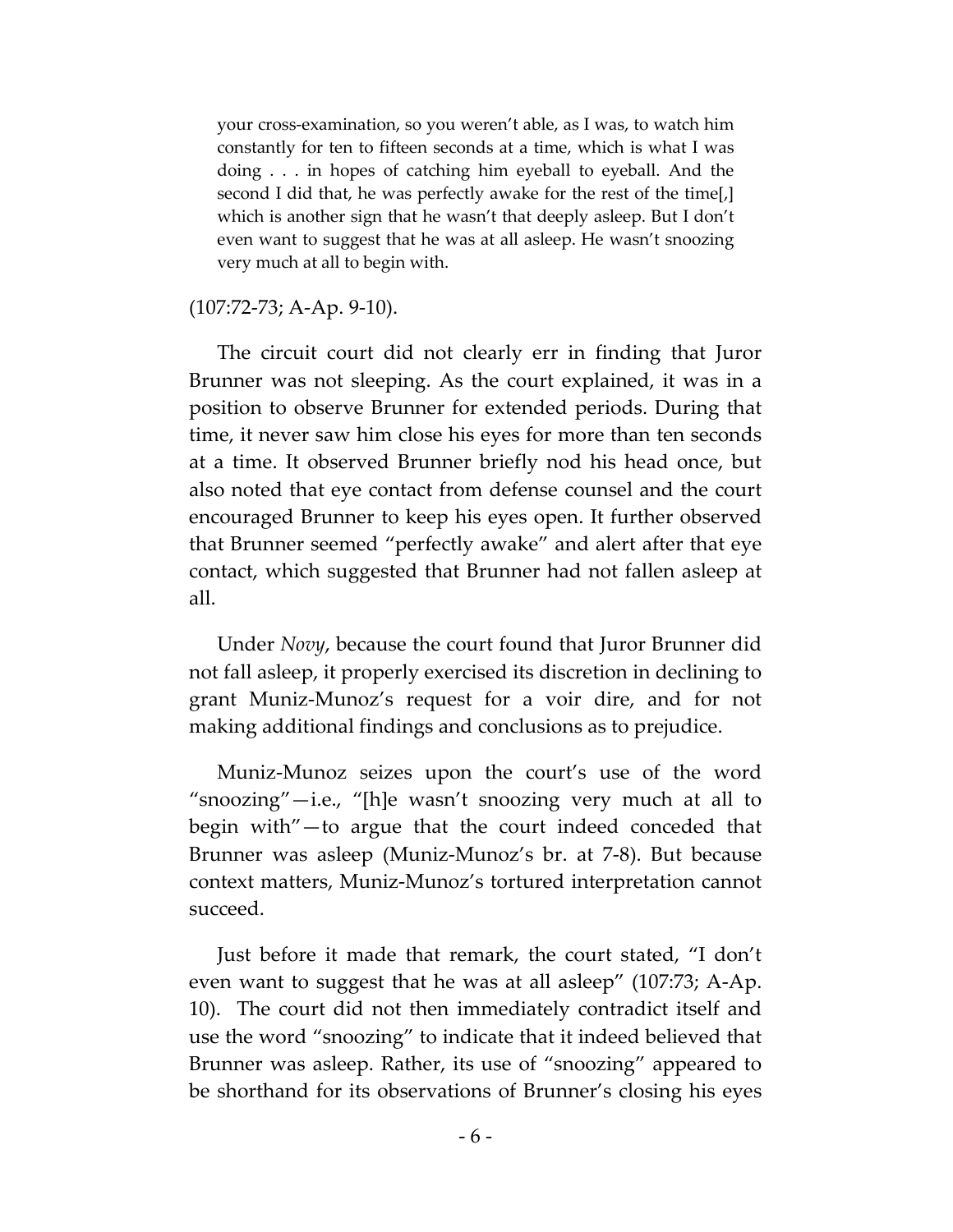for no more than ten seconds at a time and once nodding his head, before Brunner corrected himself. The court stated that from its vantage point, Brunner never became semiconscious such that he missed material testimony.

## **C. The circuit court likewise properly declined to question the second juror.**

As an initial matter, Muniz-Munoz fails to present relevant facts or any argument for why the court's refusal to question the second juror was improper. Accordingly, this court may decline to address this portion of his argument, to the extent he raises it, as inadequately briefed. *See State v. Pettit*, 171 Wis. 2d 627, 646, 492 N.W.2d 633 (Ct. App. 1992) (this court may decline to address issues inadequately briefed).

That said, it does not appear that there was a legitimate concern about a second juror sleeping. During the afternoon break on the same day, the court noted that defense counsel Vishny requested a sidebar because "she was concerned about one of the jurors nodding off, Mr. Gardner" (108:73; A-Ap. 11). The court explained that after being alerted to the concern, $3$  he watched Juror Gardner and "had not seen a single problem" (*id.*).

The court invited Vishny to "add anything to the record," and Vishny stated, "Just that as soon as I saw it, I brought it to the Court's attention. [Defense co-counsel] Mr. Lockwood told me, and I tried to get the Court's attention right away" (*id.*). Shortly after, Attorney Lockwood provided no additional description of what he thought he saw Gardner doing (or if he did, it was inaudible to the reporter):

<span id="page-13-0"></span><sup>3</sup> Attorney Vishny appeared to request the sidebar at 108:67, when the court asked Vishny if she had "a question on something in the courtroom." After the sidebar, the testimony continued through the break at 108:73.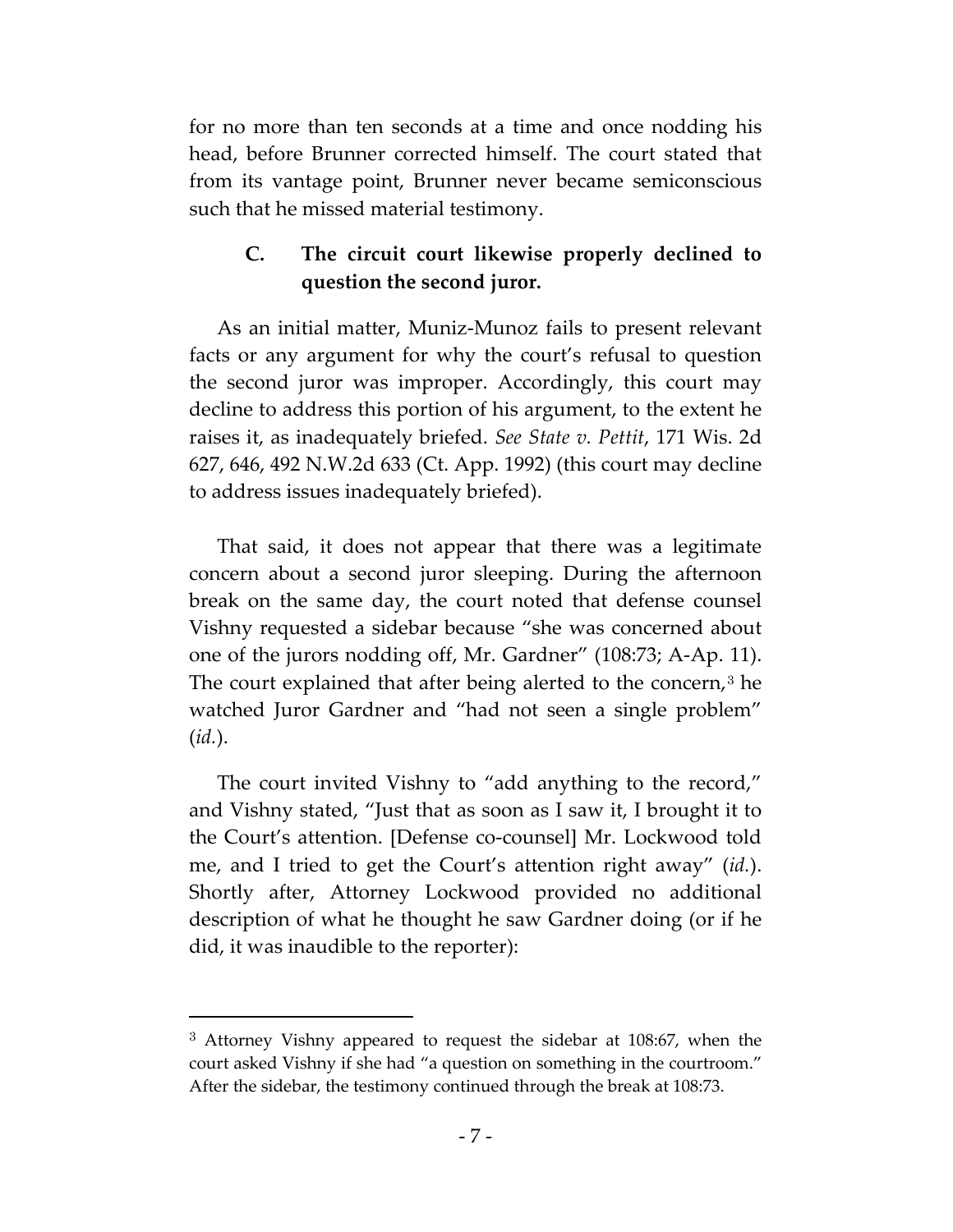The only thing I noticed about Mr. Gardner at some point before the cross, because I didn't want to interrupt Ms. Vishny, but he was—(Inaudible)—and trying to get her attention and kept looking at you and attempted to get your attention and simply thought it was appropriate when we went to sidebar to let you know that.

(108:75; A-Ap. 13). Vishny subsequently requested questioning of Gardner and Brunner, and the court declined that request (108:76; A-Ap. 14).

Again, Muniz-Munoz makes no argument why the court's decision was improper, nor can he. Defense counsel alerted the court to their concerns about Gardner, the court subsequently observed Gardner, and the court did not see "a single problem" (108:73; A-Ap. 11) with Gardner appearing to close his eyes or nod off. The record offers nothing to suggest what defense counsel thought Gardner did that caused concern, or that anyone else observed behavior in Gardner that would have justified further questioning on whether he was asleep.[4](#page-14-0)

To be sure, during this discussion, counsel for the State expressed concerns about *Juror Brunner* seeming to show signs of drowsiness again (108:74; A-Ap. 12). The court explained that

 $\overline{a}$ 

<span id="page-14-0"></span><sup>4</sup> If Muniz-Munoz suggests that counsel for the State, Attorney Huebner, agreed that Gardner was sleeping (Muniz-Munoz's br. at 7), that is false. As noted above, Huebner raised additional concerns during the discussion about Juror Brunner, not Juror Gardner. When Huebner did that, it became apparent that he mistakenly thought defense counsels' concerns were also about Brunner. *See* 108:74; A-Ap. 12 (series of questions where Vishny explained that she was talking about Gardner, and Huebner explained that he was not talking about Gardner but rather "purple," which the court seemed to understand to signify Brunner); *id.* at 75; A-Ap. 13 (Huebner explaining that he had mistakenly believed that defense counsel was concerned about the juror "in the purple shirt" and that he didn't realize that the defense had concerns "about a whole different juror"). Indeed, when asked whether he noticed any problems with Juror Gardner, Huebner stated, "I didn't notice anything about [Gardner]" (108:75; A-Ap. 13).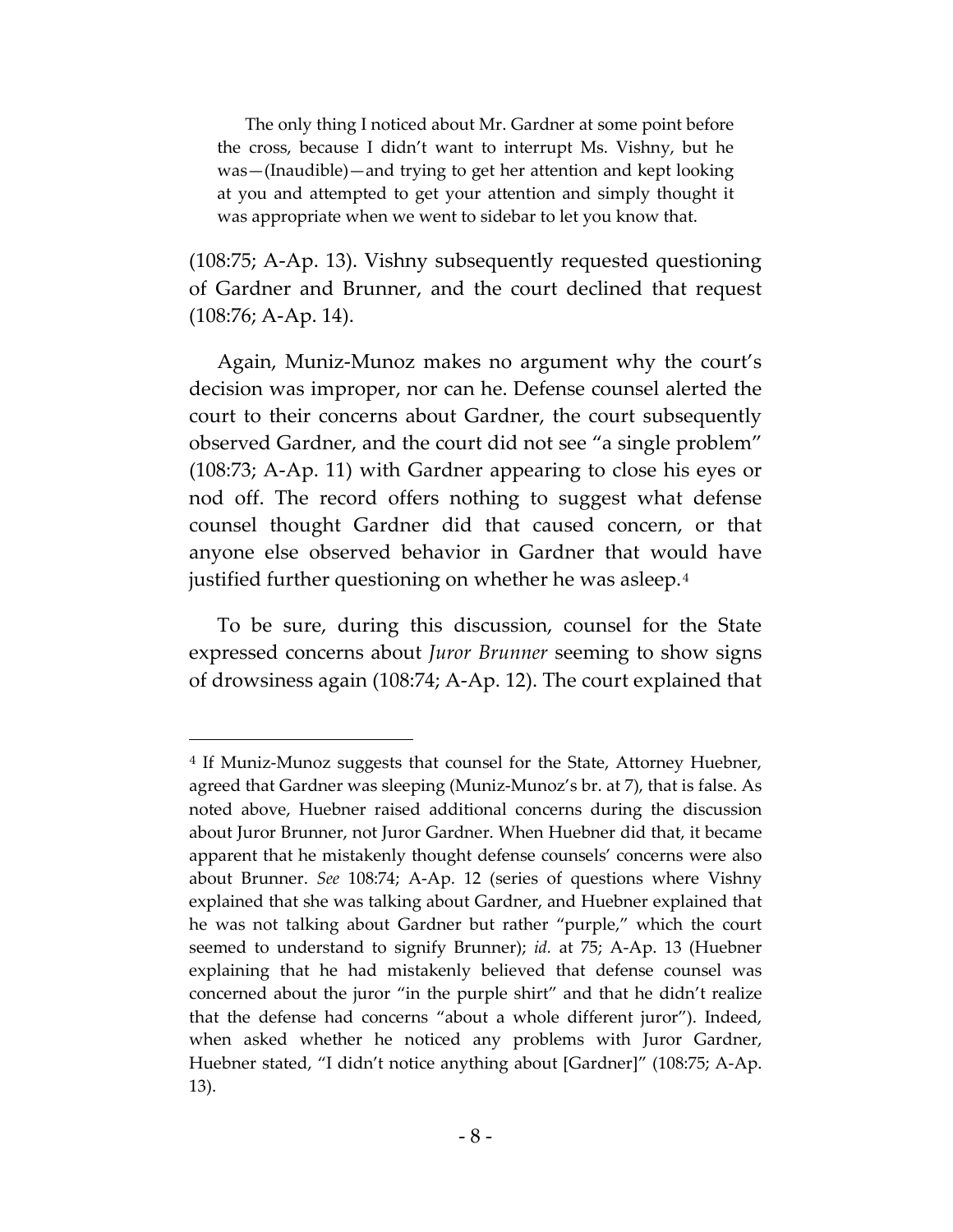it had observed Brunner after the sidebar and again found that Juror Brunner was not sleeping:

I would say less than half a dozen times, no more than three seconds I saw him close his eyes. I never saw a head nod or anything else like that. Sometimes when people's eyes' closing, they only are opened less than half-mast, you get the impression they are only fluttering open. He had his eyes open wider than that. I'm not concerned at all about Juror Brunner.

(108:75; A-Ap. 13). Again, those findings are not clear error, and the court properly declined to explore the issue further.

In sum, the court found that neither Juror Brunner nor Juror Gardner was sleeping. The court supported those findings with a detailed explanation of its own observations in the record; they are not clearly erroneous. Accordingly, Muniz-Munoz's rights to an impartial jury and fair trial were not compromised. He is not entitled to relief on this claim.<sup>[5](#page-15-0)</sup>

**II. The circuit court properly concluded that the State did not violate Muniz-Munoz's confrontation rights when it presented testimony from Dr. Peterson, a medical examiner who formed an independent opinion as to the cause of the victim's death based in part on an unavailable expert's autopsy report.**

Muniz-Munoz's second argument, in which he invokes his right to confrontation based on the State's use of a medical examiner, Dr. Brian Peterson, who did not perform the autopsy of the victim, Lara, fails because Dr. Peterson formed his own opinion as to the cause of Lara's death. Further, Lara's cause of death by multiple gunshot wounds was not a fact in dispute,

<span id="page-15-0"></span><sup>5</sup> Because the circuit court found that neither Brunner nor Gardner were sleeping, it did not make findings or conclusions as to prejudice. *See State v. Novy*, 2013 WI 23, ¶¶47-48, 346 Wis. 2d 289, 827 N.W.2d 610*.* Accordingly, if this court determines that the circuit court's findings were clearly erroneous, it should remand for a hearing for findings as to prejudice.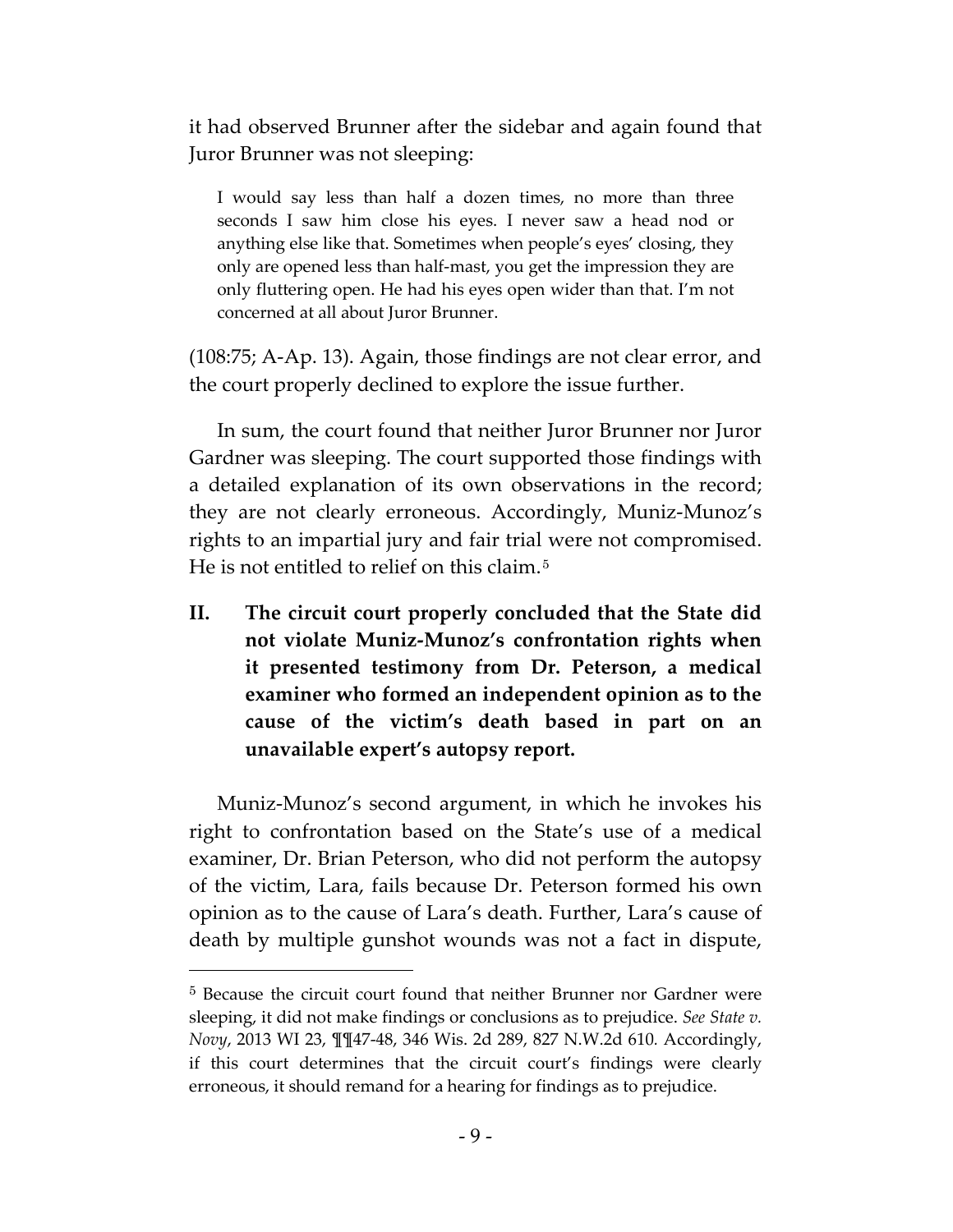rendering any error in admitting Dr. Peterson's opinion harmless.

**A. An expert witness who testifies to his independently formed opinion, even if that opinion is in part based on an unavailable expert's report, does not offend a defendant's confrontation rights.**

"The Confrontation Clause of the Sixth Amendment provides that '[i]n all criminal prosecutions, the accused shall enjoy the right . . . to be confronted with the witnesses against him.'" *State v. Deadwiller*, 2013 WI 75, ¶20, 350 Wis. 2d 138, 834 N.W.2d 362 (quoting U.S. Const. art. VI).

In *Crawford v. Washington*, 541 U.S. 36 (2004), the United States Supreme Court "held that the Confrontation Clause permitted the admission of '[t]estimonial statements of witnesses absent from trial . . . only where the declarant is unavailable, and only where the defendant has had a prior opportunity to cross-examine.'" *Deadwiller*, 350 Wis. 2d 138, ¶20 (quoting *Crawford*, 541 U.S. at 59).

But a defendant's right to confrontation is not violated when an expert testifies to his or her own independently formed opinion that is based in part on another unavailable expert's test results. *State v. Williams*, 2002 WI 58, ¶81, 253 Wis. 2d 99, 644 N.W.2d 919. In *Williams*, the supreme court emphasized the important "distinction between an expert who forms an opinion based in part on the work of others and an expert who merely summarizes the work of others. In short, one expert cannot act as a mere conduit for the opinion of another." *Id.* ¶19.

The *Williams* court set forth the following standard in confrontation cases: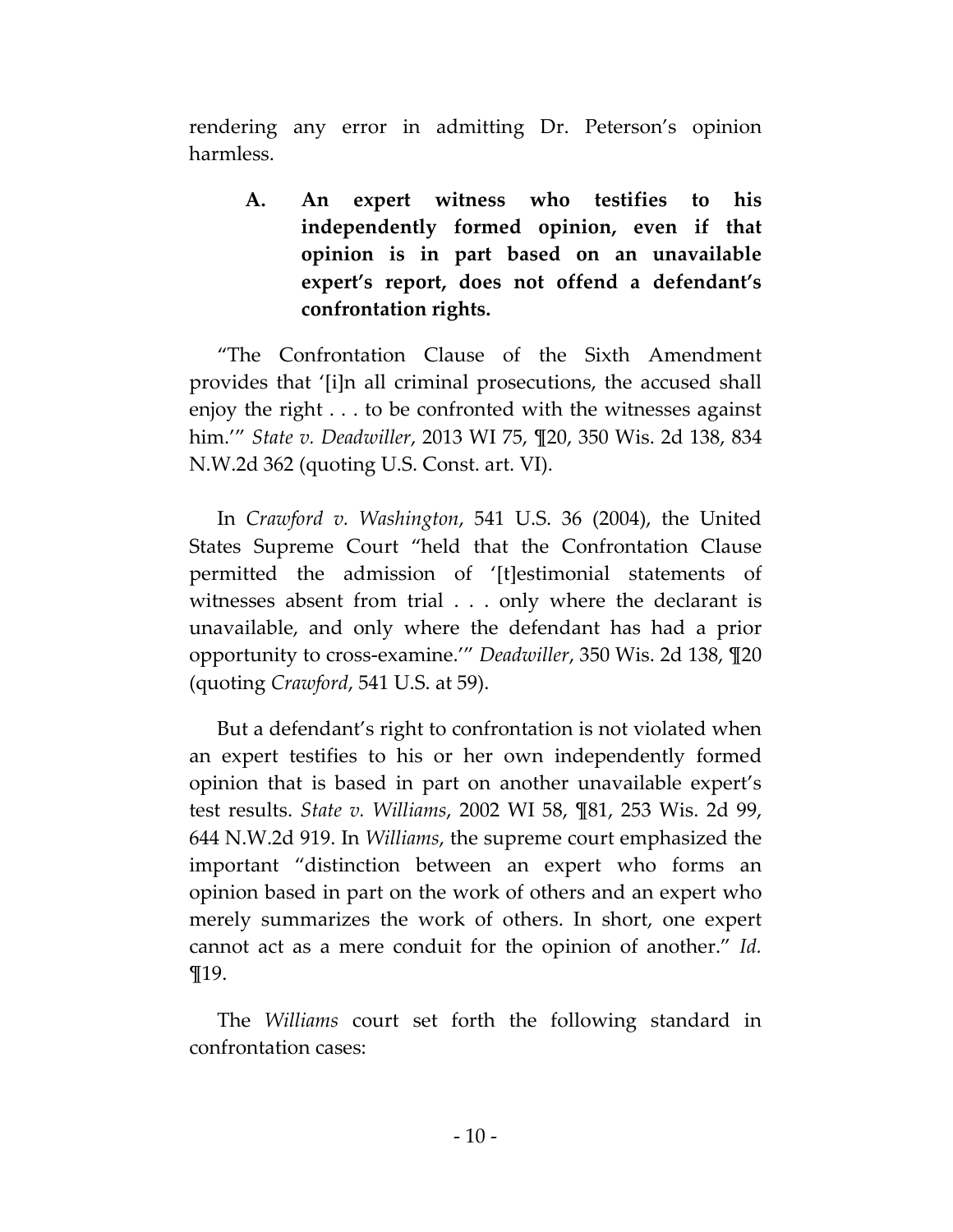[T]he presence and availability for cross-examination of a highly qualified witness, who is familiar with the procedures at hand, supervises or reviews the work of the testing analyst, and renders her own expert opinion is sufficient to protect a defendant's right to confrontation, despite the fact that the expert was not the person who performed the mechanics of the original tests.

## *Id.* ¶20.

Recently, the supreme court reexamined the principles of *Williams* and *Deadwiller* in light of subsequent federal law examining other confrontation challenges. *State v. Griep*, 2015 WI 40,  $\P$ 40, \_\_\_ Wis. 2d \_\_\_, \_\_\_ N.W.2d \_\_\_. In so doing, it reaffirmed the rule announced in *Williams* and *Deadwiller* that "if the expert witness reviewed data created by the nontestifying analyst and formed an independent opinion, the expert's testimony does not violate the Confrontation Clause." *Id.*

Although "'a circuit court's decision to admit evidence is ordinarily a matter for the court's discretion, whether the admission of evidence violates a defendant's right of confrontation is a question of law subject to independent appellate review.'" *Id.* ¶17 (quoting *Deadwiller*, 350 Wis. 2d 138, ¶17 and *Williams*, 253 Wis. 2d 99, ¶7).

**B. Dr. Peterson testified to his independently formed opinion that multiple gunshot wounds caused Lara's death. He was not a conduit for the unavailable expert's view.**

At trial, Dr. Peterson, the Milwaukee County medical examiner, testified that in his opinion, Lara died of multiple gunshot wounds (109:13; A-Ap. 22). Dr. Peterson testified that although he usually formed an opinion of the cause of death based on his own autopsy, his training and experience also allowed him to review others' work to form an opinion as to a cause of death (109:14-15; A-Ap. 23-24).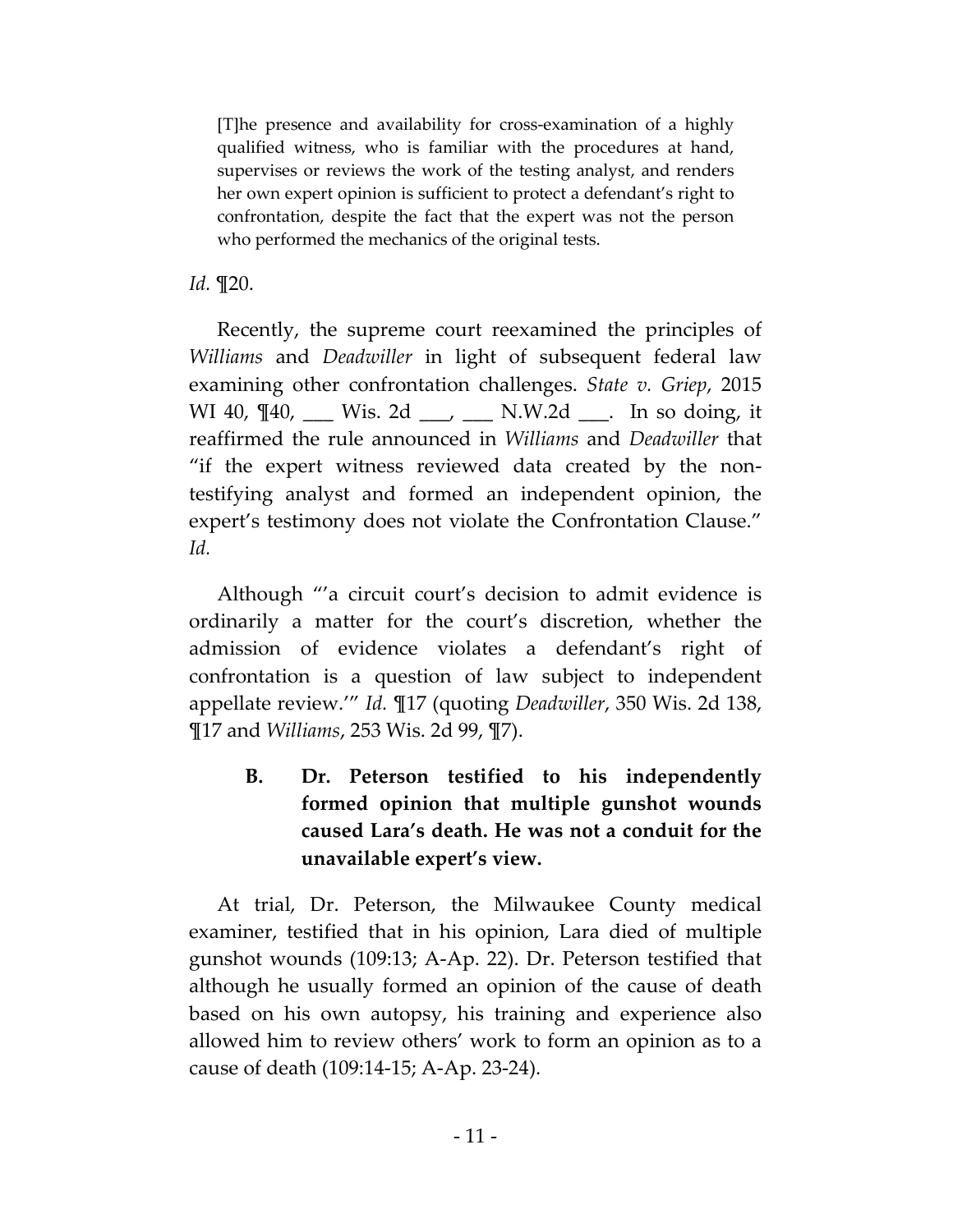Dr. Peterson stated that in this case, he did not personally examine Lara and perform the autopsy, but rather that the late Dr. John Teggatz had done the autopsy (108:96; 109:15; A-Ap. 24). In cases where Dr. Peterson does not personally perform an autopsy, he looks to "everything that is available," including autopsy reports, investigative reports, any reports from paramedics or the police, toxicology reports, and photographs (109:15-16; A-Ap. 24-25). Here, Dr. Peterson stated that after reviewing all of the materials available to him—including multiple photographs of Lara's body that showed that Lara had 27 wounds caused by ten gunshots—he independently opined that those multiple gunshots caused Lara's death. (109:18, 22, 24; A-Ap. 27). As Muniz-Munoz indicates in his brief, Dr. Teggatz's autopsy report was not introduced at trial.

The facts of this case are consistent the other Wisconsin cases in which the courts concluded that a surrogate expert did not violate the defendant's confrontation rights.<sup>[6](#page-18-0)</sup> Here, Muniz-Munoz does not dispute that Dr. Peterson, as the Milwaukee County Medical Examiner, is well-qualified to opine on the cause of death in forensic examinations. He does not dispute that Dr. Peterson is familiar with autopsy procedure, or that he is qualified to opine on the cause of death of a victim where he did not personally perform the autopsy. He does not challenge Dr. Peterson's numerous assertions that he formed his opinion independently based on his review of multiple reports and photographs, not just the autopsy report. Indeed, nothing in the record suggests that Dr. Peterson simply adopted Dr. Teggatz's opinions as his own and acted as a conduit to get those opinions in. Dr. Peterson made clear several times in his

<span id="page-18-0"></span><sup>6</sup> *See, e.g., State v. Williams*, 2002 WI 58, ¶26, 253 Wis. 2d 99, 644 N.W.2d 919 (concluding that unit leader's testimony did not violate the Confrontation Clause because she was well-qualified and gave an independent expert opinion); *State v. Barton*, 2006 WI App 18, ¶11, 289 Wis. 2d 206, 709 N.W.2d 93.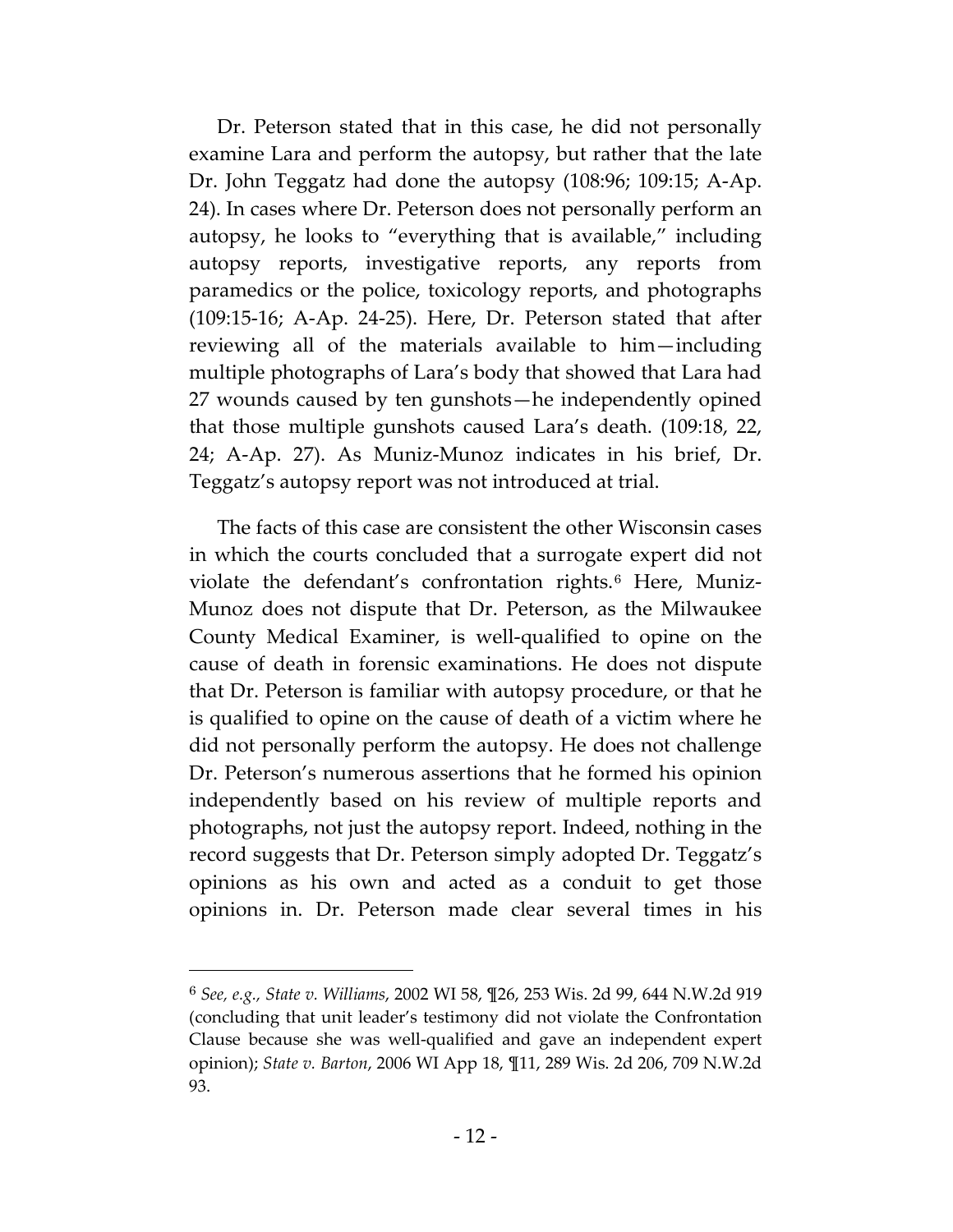testimony that he reached his opinion independently based on the materials available to him (109:18, 22, 23-24; A-Ap. 27).

Rather, Muniz-Munoz asserts that because he had no prior opportunity to cross-examine Dr. Teggatz, his "right to confrontation was violated when the surrogate, Dr. Peterson, testified to his opinion on the cause of death" (Muniz-Munoz's br. at 11). But as noted above, Dr. Teggatz's opinion was not presented to the jury, either in the form of the autopsy report or through Dr. Peterson as a conduit. Rather, Dr. Peterson provided his independent opinion, and Muniz-Munoz had an opportunity to cross-examine Dr. Peterson on Dr. Peterson's opinion. Hence, under *Griep*, *Williams*, and *Deadwiller*, there is no confrontation problem.

Because Dr. Peterson's testimony did not violate Muniz-Munoz's confrontation rights, the circuit court properly exercised its discretion in allowing him to testify.

## **C. Alternatively, any error was harmless.**

Even assuming that the admission of Dr. Peterson's testimony was somehow improper, "a Confrontation Clause violation . . . is subject to harmless error analysis." *Deadwiller*, 350 Wis. 2d 138, ¶41 (citations omitted). An error is harmless, when the party benefitting from the error shows that "'it is clear beyond a reasonable doubt that a rational jury would have found the defendant guilty absent the error.'" *Id.* (citations omitted). Thus, "[t]o conclude that the error was harmless, this court must determine that 'the jury would have arrived at the same verdict had the error not occurred.'" *Id.* (citations omitted). Several factors guide this court's analysis: "'the frequency of the error; the importance of the erroneously admitted evidence; the presence or absence of evidence corroborating or contradicting the erroneously admitted evidence; whether the erroneously admitted evidence duplicates untainted evidence; the nature of the defense; the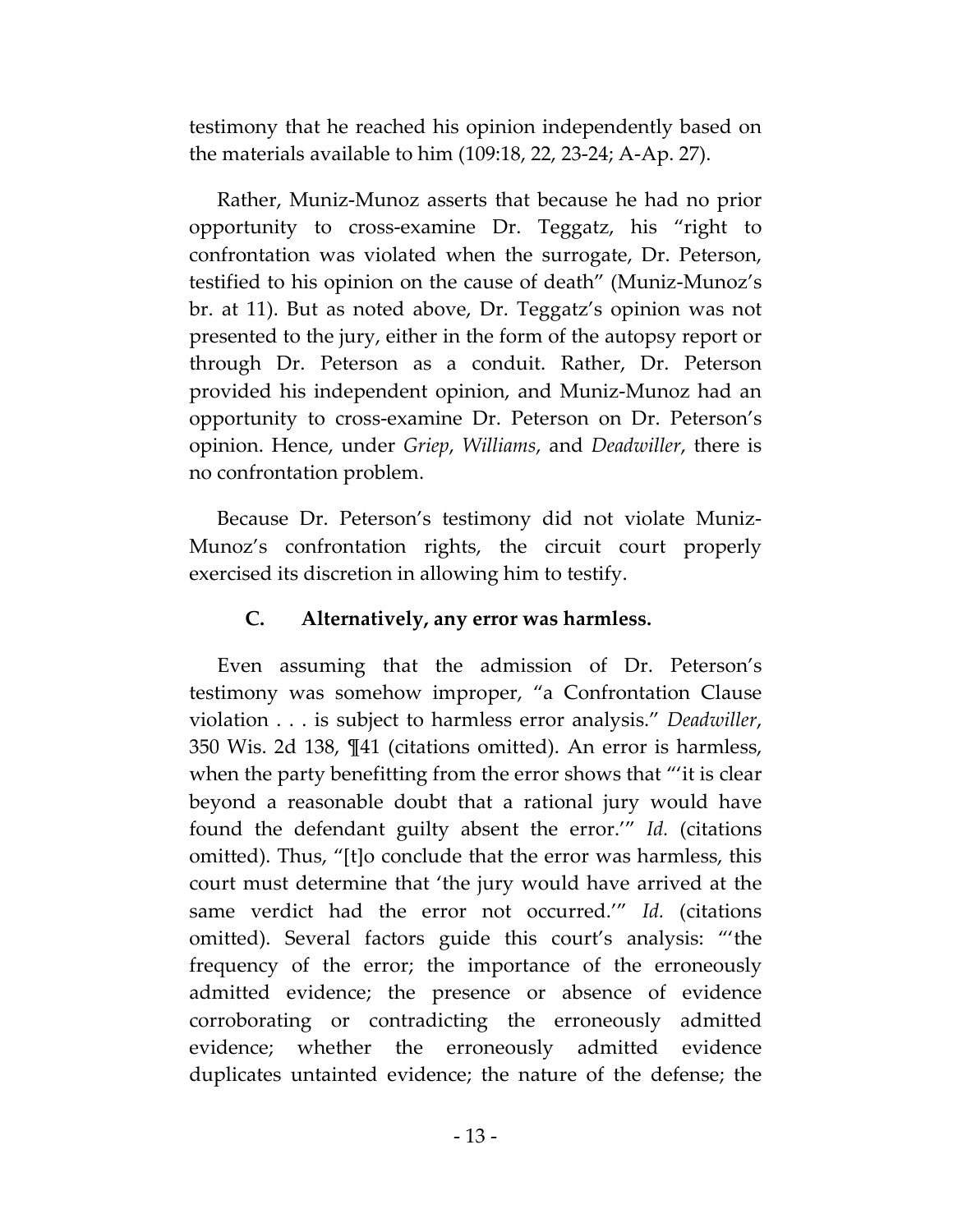nature of the State's case; and the overall strength of the State's case.'" *Id.* (citation omitted).

Dr. Peterson's testimony was unimportant and unrelated to Muniz-Munoz's defense. The question in this case was not *how* Lara died, but rather *who* shot and killed him. Lara was shot ten times. Dr. Peterson's testimony that the many gunshot wounds killed him simply bolstered an obvious and undisputed fact. Indeed, although the autopsy photographs showing Lara's bullet-ridden body are not part of the appellate record, they were admitted and the jury viewed them.[7](#page-20-0) No one questioned whether Lara died from his gunshot wounds, nor was there any basis to suspect that something else caused his death.

And appropriately, Muniz-Munoz did not present a defense theory that the gunshots did not kill Lara. Rather, his defense was that someone else shot and killed Lara. To that end, Muniz-Munoz highlighted that Dr. Peterson could not identify whose weapon caused the individual gunshot wounds (109:20-21). Further, the theme of his closing argument was that someone else—namely, one or both of the coactors who testified against Muniz-Munoz—shot and killed Lara (111:39).

In sum, it is clear beyond a reasonable doubt that the jury would have arrived at the same verdict without Dr. Peterson's testimony. Muniz-Munoz is not entitled to relief on this ground.

## **III. The circuit court properly declined to submit Muniz-Munoz's special jury instruction.**

Next, Muniz-Munoz complains that the circuit court improperly denied his motion to include a special instruction to the jury telling it to weigh Muniz-Munoz's statements to police

<span id="page-20-0"></span><sup>&</sup>lt;sup>7</sup> The autopsy photographs were admitted with testimony from Gary Temp, a police detective who observed Dr. Teggatz's autopsy and the wounds on Lara's body (108:93-99).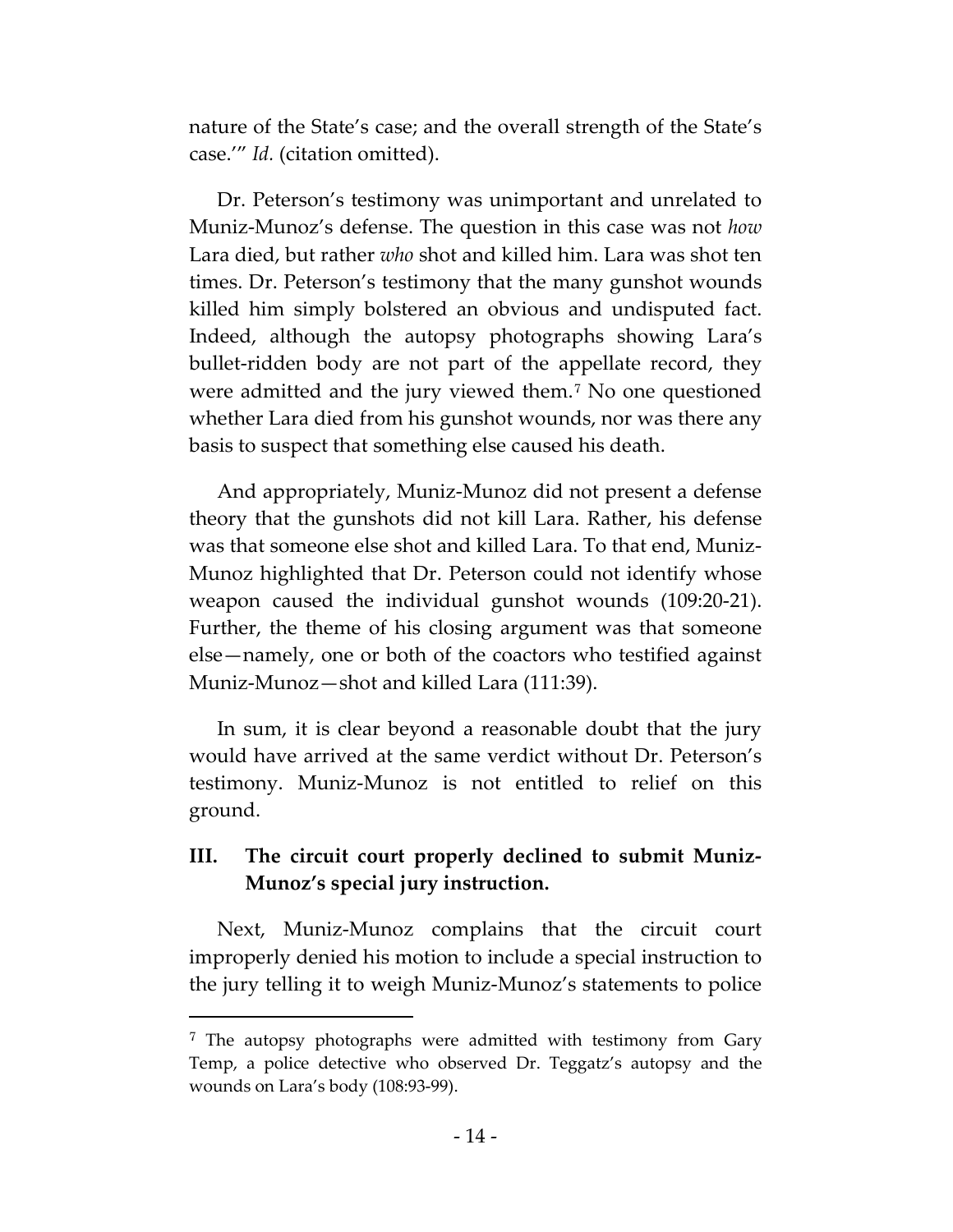"with great caution and care" because he made them during an unrecorded interrogation (Muniz-Munoz's br. at 11-13). *See* 45; 110:89-90; A-Ap. 28, 30-31.

The circuit court "may exercise wide discretion in issuing jury instructions based on the facts and circumstances of the case." *State v. Roubik*, 137 Wis. 2d 301, 308, 404 N.W.2d 105 (Ct. App. 1987). As this court stated:

This discretion extends to both choice of language and emphasis. The ultimate resolution of the issue of the appropriateness of giving a particular instruction turns on a case-by-case review of the evidence, with each case standing on its own factual ground. In addition, if the instructions of the court adequately cover the law applicable to the facts, this court will not find error in the refusal of special instructions, even though the refused instructions themselves would not be erroneous.

Id. at 30[8](#page-21-0)-09 (footnotes omitted).<sup>8</sup> Here, the circuit court did not erroneously exercise its discretion in declining Muniz-Munoz's proposed instruction.

The instruction at issue relates to a 2004 interrogation in which Muniz-Munoz admitted his involvement in the crimes (109:27, 49-61). Muniz-Munoz requested a special jury instruction, adapted from a New Jersey Supreme Court case, that included language instructing the jury to consider the fact that the interrogation was not recorded and therefore, to

 $\overline{a}$ 

<span id="page-21-0"></span><sup>8</sup> Muniz-Munoz describes his challenge as asking "[w]hether jury instructions violate basic Due Process" and thus requiring de novo review, citing *State v. Kuntz*, 160 Wis. 2d 722, 735, 467 N.W.2d 531 (1991) (Muniz-Munoz's br. at 12). The State disagrees. Unlike the challenge here, *Kuntz* involved a question of whether the jury instruction provided relieved the State of proving an element of the crime, thus implicating Kuntz's due process rights. *Id.*

But regardless of what standard applies, Muniz-Munoz is not entitled to relief on this claim. As explained above, the circuit court's decision to deny the request for a special jury instruction misstating Wisconsin law was neither a legal nor a discretionary error.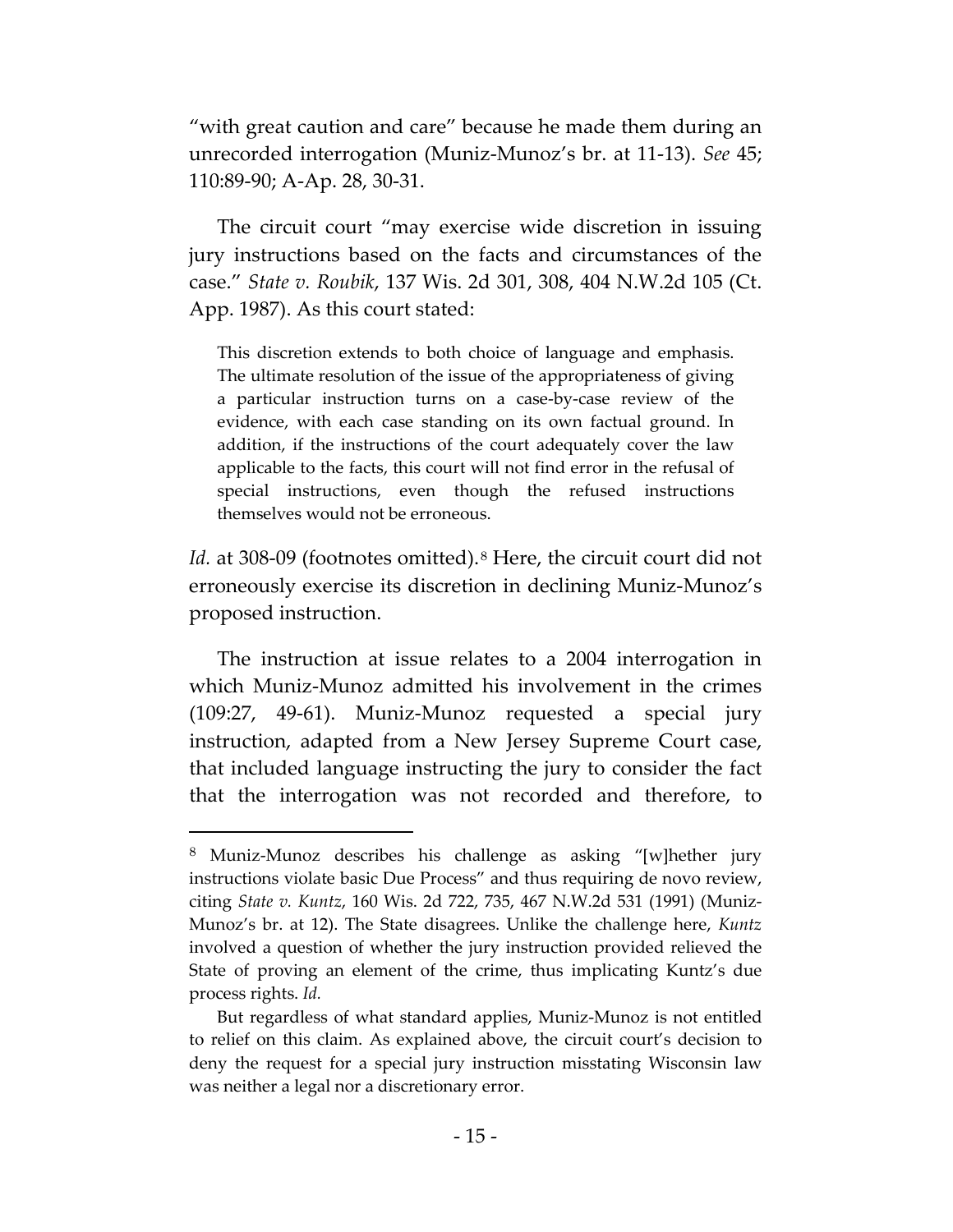"weigh the evidence of the defendant's alleged statement with great caution and care" (45; 110:89-90; A-Ap. 28, 30-31). But defense counsel also conceded that "it was not the policy of [Wisconsin] to record interrogations at the time this interrogation occurred" and that there was no Wisconsin law stating that there was a greater burden of proof or persuasion on the State when the evidence of the defendant's confession was unrecorded (110:90-91; A-Ap. 31-32).

The circuit court denied Muniz-Munoz's request for the special instruction, and instead provided the jury with the following standard instruction for confessions:

The State has introduced evidence of statements which it claims were made by the defendant. It is for you to determine how much weight, if any, to give to the statement. In evaluating the statements, you must determine three things: Whether the statement was actually made by the defendant. Only so much of the statement as was actually made by the person may be considered as evidence; second, whether the statement was accurately restated here at trial; and third, whether the statement or any part of it ought to be believed.

You should consider the facts and circumstances surrounding the making of the statement, along with all the other evidence in determining how much weight, if any, the statements deserve.

## (111:21-22). *See* Wis. JI-Criminal 180.

The circuit court did not erroneously exercise its discretion. Although Wis. JI-Criminal 180 includes a paragraph instructing juries that it is the policy of the State to record interrogations and that the jury may factor in the absence of a recording in assessing the credibility of a confession, that instruction applies only to interrogations conducted on or after January 1, 2007, i.e., when that policy was in place. The interrogation of Muniz-Munoz occurred in 2004; hence, the court properly excluded that part of the instruction.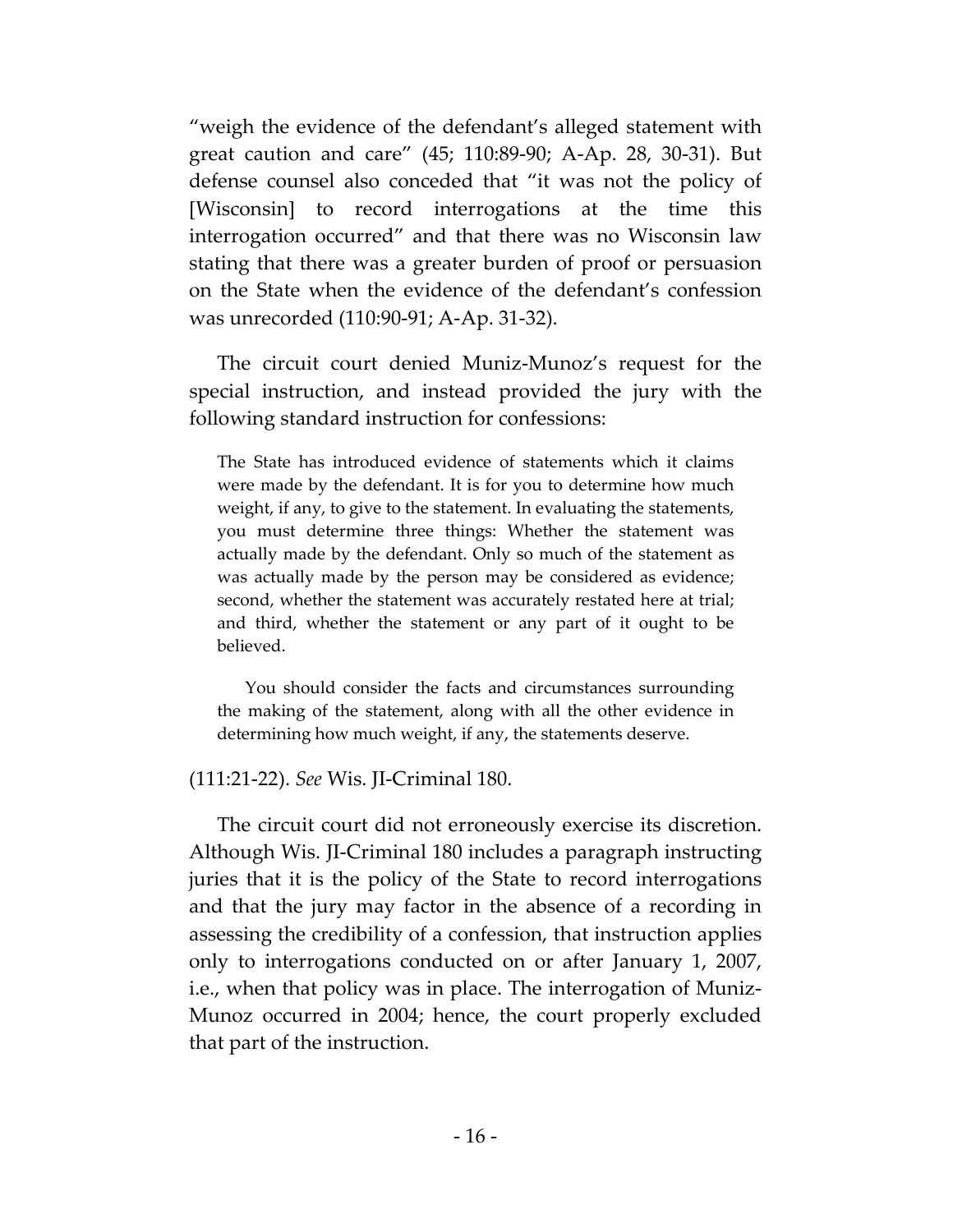And Muniz-Munoz's proposed instruction took the law beyond what the 2007 amendment to Wis. JI-Criminal 180 required by demanding that the jury weigh the evidence of the defendant's confession with "great caution and care," rather than simply allowing the jury to assign whatever weight it wished to an unrecorded interrogation. As Muniz-Munoz's counsel correctly conceded before the circuit court, Wisconsin law does not demand a heightened burden for the State in cases involving an unrecorded interrogation.

Hence, Muniz-Munoz's proposed special instruction misstated Wisconsin law. The circuit court was well within its discretion to deny his request.

**IV. The circuit court soundly exercised its discretion in denying Muniz-Munoz's motion seeking discovery of evidence of excessive force used against him when Mexican authorities apprehended him for extradition to the United States.**

Muniz-Munoz filed a motion to compel discovery relating to his capture in Mexico allegedly by Mexican police at United States authorities' direction, claiming that abusive treatment during that process amounted to torture and violated human rights laws (27; A-Ap. 33-36). For the reasons below, the circuit court soundly exercised its discretion in denying Muniz-Munoz's request. *See Farmers Auto. Ins. Ass'n v. Union Pac. Ry. Co.*, 2009 WI 73, ¶30, 319 Wis. 2d 52, 768 N.W.2d 596 (appellate court reviews circuit court's denial of discovery request for an erroneous exercise of discretion).

On appeal, Muniz-Munoz does not present a full presentation of the facts or argument for why he is entitled to relief on this claim. Thus, this court may summarily affirm on this issue. *See Pettit*, 171 Wis. 2d at 646 (this court may decline to address issues inadequately briefed).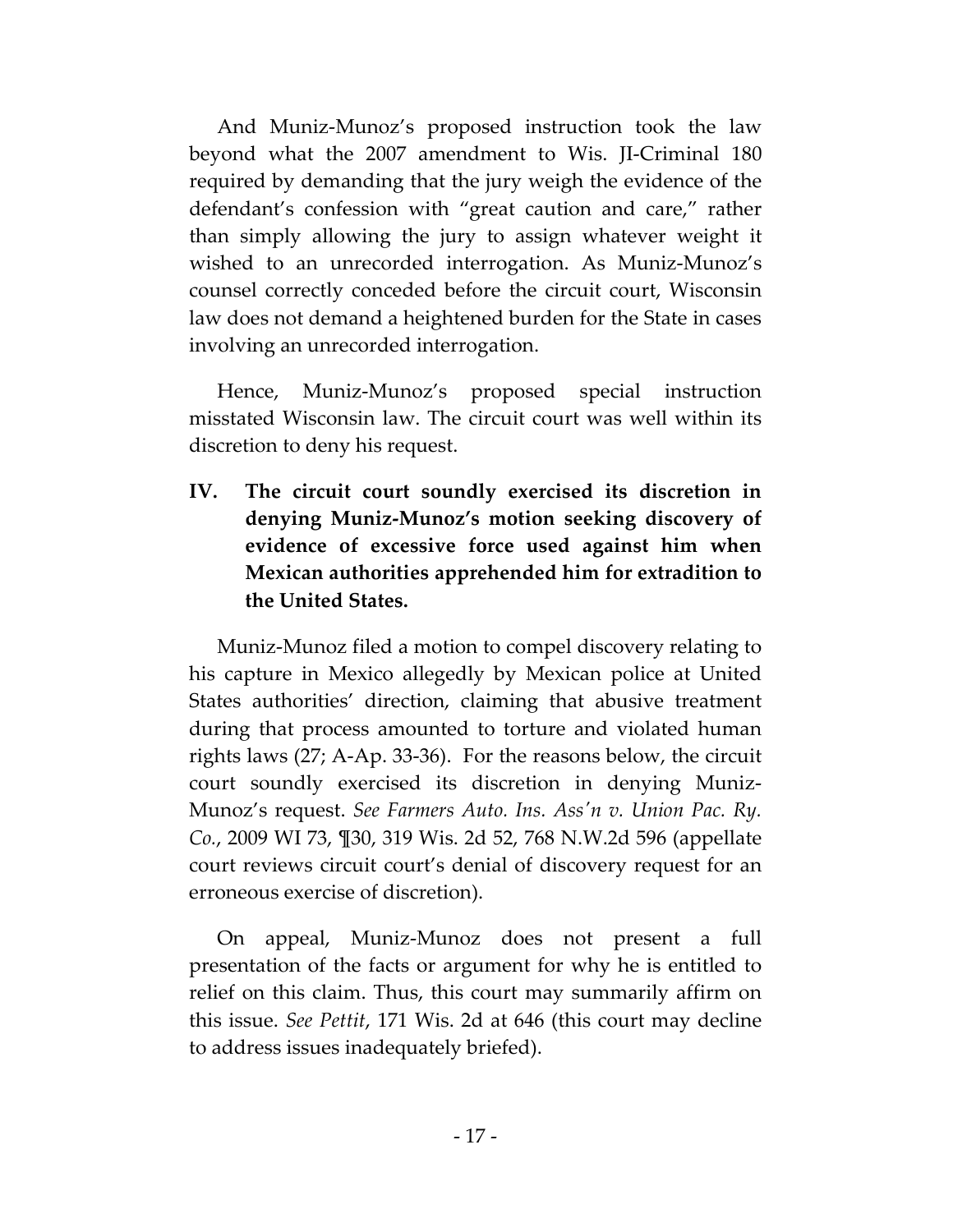If this court wishes to address the issue, the claim is meritless. The circuit court made a detailed oral decision fully supporting its exercise of discretion in denying Muniz-Munoz's request (93:4-15; A-Ap. 37-48). The court noted that Muniz-Munoz sought this discovery ultimately in hopes that evidence that authorities in Mexico severely beat him when they apprehended him would support a motion to dismiss the charges in this case (93:3-4; A-Ap. 37). The court proceeded on the assumption that Muniz-Munoz's allegations were true, and assessed whether "the law authorizes a judge to dismiss the case?" (93:5; A-Ap. 38).

The court concluded that even if Muniz-Munoz's claims of abuse were true, it would not exercise its supervisory authority to remedy that wrong by dismissing the charges in this case. The court's rationale boiled down to three main points. First, dismissal of the charges was unlikely to deter future bad police behavior, given that the motion was directed primarily at federal agents who had only rare contact with state courts (93:8- 9; A-Ap. 41-42). Second, it explained that if Muniz-Munoz was abused as he claimed, he had a remedy in a civil suit against the law enforcement agents directly (93:9; A-Ap. 42).

Third, and most importantly, the court believed that dismissal of the charges was an extreme remedy far out of proportion with the abuses alleged (93:9; A-Ap. 42). It quoted federal case law holding that the remedy of "excluding" the body of the defendant to deter police is an "'extreme measure,'" and that "'so drastic a step might advance marginally some of the ends served by exclusionary rules, but it would also increase [to] an intolerable degree interference [with] the public interest in having the guilty brought to book.'" (93:10; A-Ap. 43) (quoting *United States v. Crews*, 445 U.S. 463, 474 n.20 (1980) and *Matta-Ballesteros v. Henman*, 896 F.2d 255, 262 (7th Cir. 1990)).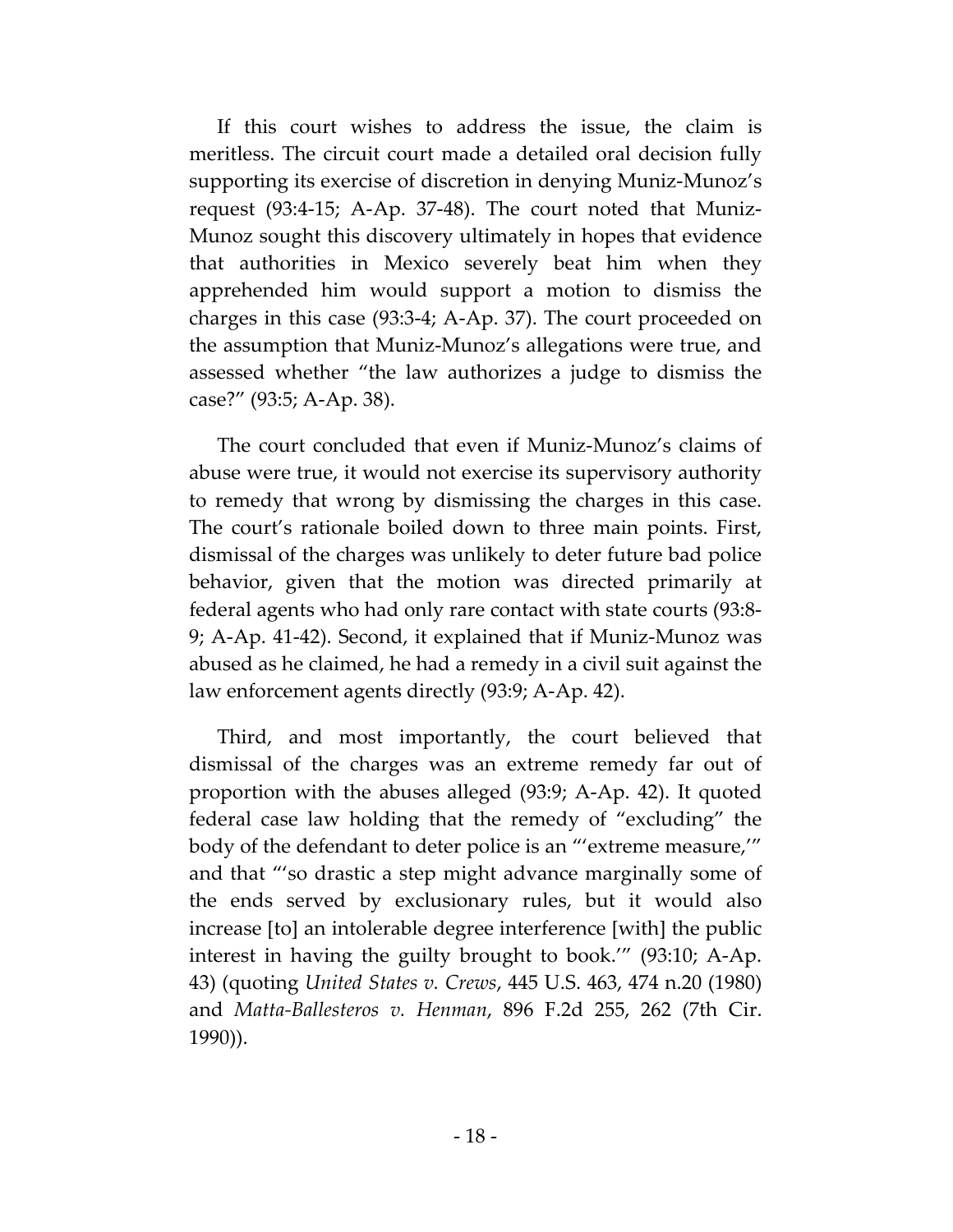The circuit court noted that other courts have nearly universally rejected the notion that such conduct by police necessarily taints the integrity and fairness of court proceedings: "[T]he consensus among courts across the country today is that illegalities that take place before the lawsuit begins can and should be dealt with separately and that the lawsuit stands on its own two feet, which means prefiling illegalities do not require cases to be dismissed" (93:11; A-Ap. 44). In light of that consensus, the circuit court here declined to find persuasive *United States v. Toscanino*, 500 F.2d 267, 275-76 (2d Cir. 1974), an "outlier" case advanced by Muniz-Munoz in which one federal court of appeals concluded that authorities' kidnapping and forcible extradition of Toscanino to the United States to face charges required the dismissal of charges on due process principles (93:13-14; A-Ap. 46-47).

The circuit court's reasoning amply supported its discretionary decision to deny Muniz-Munoz's discovery request. And the court correctly concluded that there was no controlling or persuasive law that would have endorsed dismissal of the charges against Muniz-Munoz based on pretrial misconduct by authorities. The so-called *Ker-Frisbie* doctrine provides that "the power of a court to try a person for crime is not impaired by the fact that he has been brought within the court's jurisdiction by reason of 'forcible abduction.'" *Frisbie v. Collins*, 342 U.S. 519, 522 (1952) (invoking *Ker v. Illinois*, 119 U.S. 436 (1886)); *see also State v. Smith*, 131 Wis. 2d 220, 237, 388 N.W.2d 601 (1986) (acknowledging continuing vitality of t" \s "WSFTA\_45b44d91c59e4a7c8862f17eeb83c44d" \c 3 *State v. Smith*, 131 Wis. 2d 220, 237, 388 N.W.2d 601 (1986) (acknowledging continuing vitality of the *Ker-Frisbie* doctrine), *abrogated on other grounds by State v. Felix*, 2012 WI 36, ¶41, 339 Wis. 2d 670, 811 N.W.2d 775. With very limited exceptions, that doctrine has continued force for federal and Wisconsin courts in holding that governmental misconduct in bringing a suspect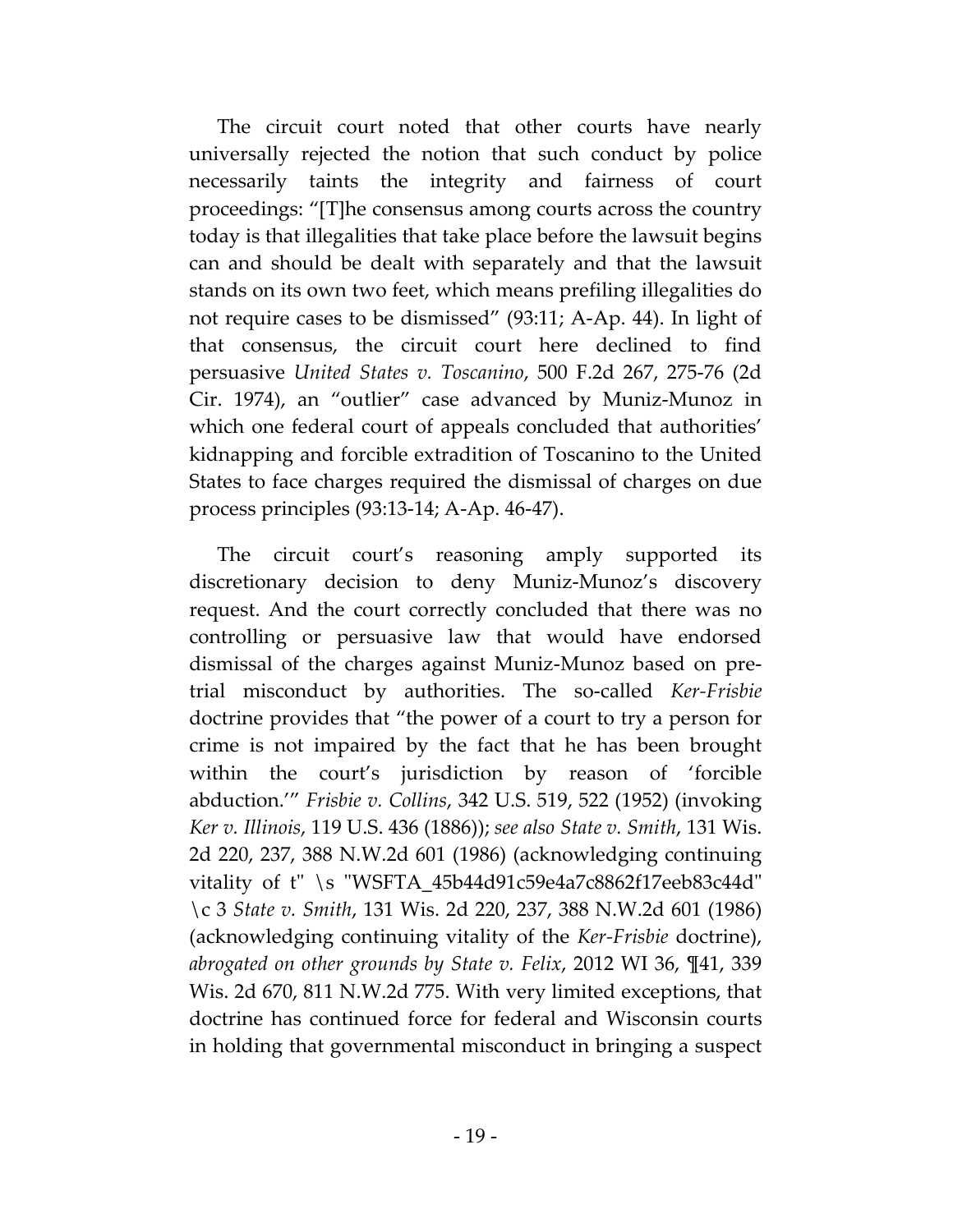within a court's jurisdiction cannot bar the proceedings themselves.[9](#page-26-0)

On appeal, Muniz-Munoz again argues that *Toscanino* urges a different result, and that due process principles require dismissal of charges to remedy excessive force by authorities in apprehending a suspect-fugitive (Muniz-Munoz's br. at 14-15). But the circuit court correctly described *Toscanino* as an outlier decision and declined to find its reasoning persuasive. Indeed, since the Second Circuit's decision in *Toscanino*, that circuit subsequently limited its applicability to the extreme egregiousness of the facts in that case, *United States ex rel. Lujan v. Gengler*, 510 F.2d 62, 66 (2d Cir. 1975); acts by United States officials and their agents, *United States v. Lira*, 515 F.2d 68, 70 (2d Cir. 1975); and acts committed against persons abducted to be brought within the court's jurisdiction, not fugitives, *United States v. Reed*, 639 F.2d 896, 902 n.2 (2d Cir. 1981). Furthermore, other courts considering similar challenges have more or less unanimously rejected *Toscanino*'s reasoning.[10](#page-26-1) Moreover, no Wisconsin courts have adopted the *Toscanino* exception.

 $\overline{a}$ 

<span id="page-26-0"></span><sup>9</sup> *See I.N.S. v. Lopez-Mendoza*, 468 U.S. 1032, 1039-40 (1984) ("The 'body' or identity of a defendant or respondent in a criminal or civil proceeding is never itself suppressible as a fruit of an unlawful arrest, even if it is conceded that an unlawful arrest, search, or interrogation occurred."); *United States v. Crews*, 445 U.S. 463, 474 (1980) ("respondent is not himself a suppressible 'fruit,' and the illegality of his detention cannot deprive the Government of the opportunity to prove his guilt through the introduction of evidence wholly untainted by the police misconduct"); *Stone v. PowelI*, 428 U.S. 465, 485 (1976) (holding that judicial integrity is not enough to mandate a retreat "from the proposition that judicial proceedings need not abate when the defendant's person is unconstitutionally seized").

<span id="page-26-1"></span><sup>10</sup> *See, e.g.*, *United States v. Best*, 304 F.3d 308, 312-13 (3d Cir. 2002) (doubting soundness of *Toscanino* exception); *United States v. Pelaez*, 930 F.2d 520, 525- 26 (6th Cir. 1991) (noting other circuits' rejection of *Toscanino* and distinguishing it); *Matta-Ballesteros v. Henman*, 896 F.2d 255, 263 (7th Cir. 1990) ("We therefore conclude that *Toscanino*, at least as far as it creates an *(continued on next page)*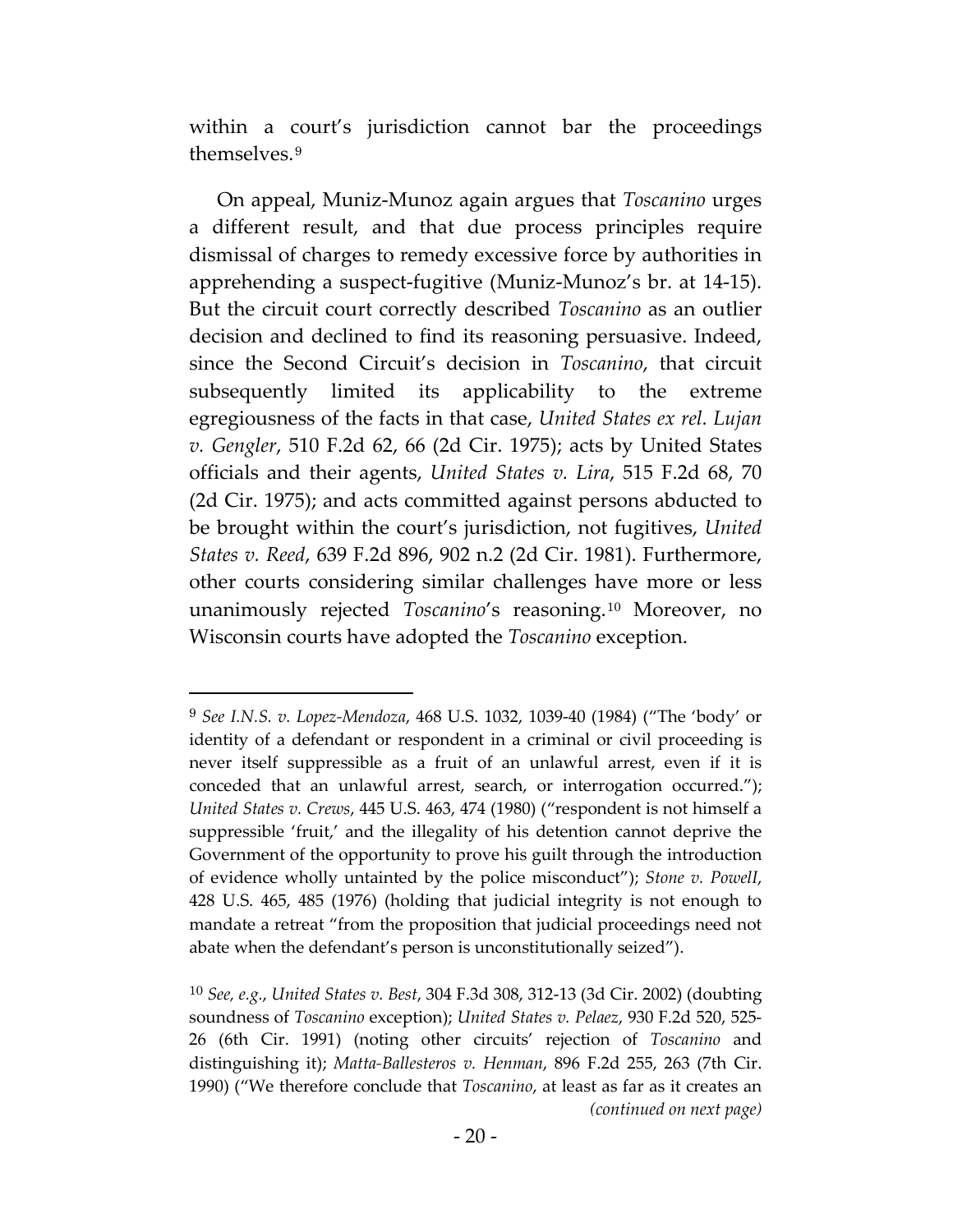And even if the *Toscanino* exception remains vital, the circuit court appropriately exercised its discretion in declining to adopt it and apply it to Muniz-Munoz for two additional reasons. First, Muniz-Munoz, unlike Toscanino, had jumped his bail in 2004 and was a fugitive subject to an arrest warrant as of his 2010 recapture. *See Reed*, 639 F.2d at 902 n.2 (distinguishing between the recapture of a fugitive and a defendant's initial capture for applicability of *Toscanino*).

Second, Muniz-Munoz's allegations do not approach the egregious abuse described in *Toscanino*, which involved Toscanino being knocked out, kidnapped at gunpoint, and tortured for seventeen days with sleep deprivation, starvation, forced walking, being kicked and beaten, having his finger pinched with metal pliers, having alcohol and other fluids flushed into his eyes and other orifices, and electrocution through his earlobes, toes, and genitals. 500 F.2d at 270. Here, as the circuit court noted, Muniz-Munoz claims that authorities choked him and punched him repeatedly in the face, causing his mouth to bleed and pain in his jaw that lasted over twelve weeks (93:4; A-Ap. 37). Those acts, even if they may have been excessive under the circumstances, simply do not rise to *Toscanino* levels of violence. *See Lujan*, 510 F.2d at 66 (holding that "absent a set of incidents like that in *Toscanino*," only similarly egregious violations by police require dismissal of charges).

 $\overline{a}$ 

exclusionary rule, no longer retains vitality and therefore decline to adopt it as the law of this circuit."); *United States v. Darby*, 744 F.2d 1508, 1531 (11th Cir. 1984) (questioning continued vitality of *Toscanino* in light of subsequent Supreme Court law); *United States v. Herrera*, 504 F.2d 859, 860 (5th Cir. 1974) (declining to adopt reasoning from *Toscanino*); *cf. United States v. Matta-Ballesteros*, 71 F.3d 754, 763 (9th Cir. 1995) (noting that Ninth Circuit had adopted *Toscanino* but explaining that subsequent Supreme Court cases have cut short expansion of due process rights developed in that case).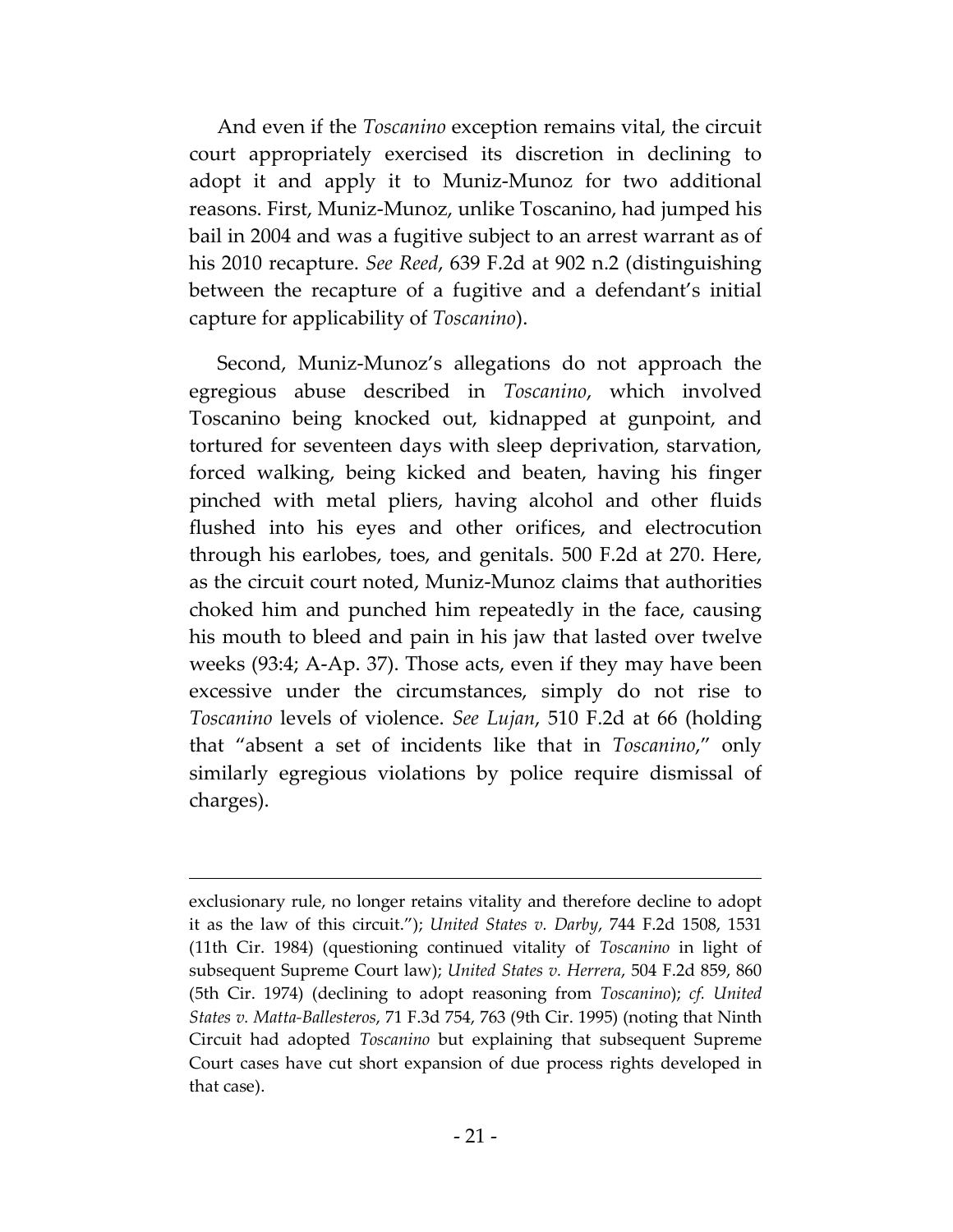As the circuit court correctly stated, that pre-trial conduct by authorities cannot relieve Muniz-Munoz of having to answer for his involvement in the shooting that killed Lara and injured another victim. The circuit court soundly exercised its discretion in denying Muniz-Munoz's discovery motion.

## **CONCLUSION**

For the foregoing reasons, the State respectfully requests that this court (1) affirm the judgment of conviction but (2) remand the matter to the circuit court with instructions to correct clerical errors in that document. *See* note 1 *supra*.

Dated this 1st day of June, 2015.

Respectfully submitted,

BRAD D. SCHIMEL Attorney General

SARAH L. BURGUNDY Assistant Attorney General State Bar #1071646

Attorneys for Plaintiff-Respondent

Wisconsin Department of Justice Post Office Box 7857 Madison, Wisconsin 53707-7857 (608) 261-8118 (608) 266-9594 (Fax) burgundysl@doj.state.wi.us